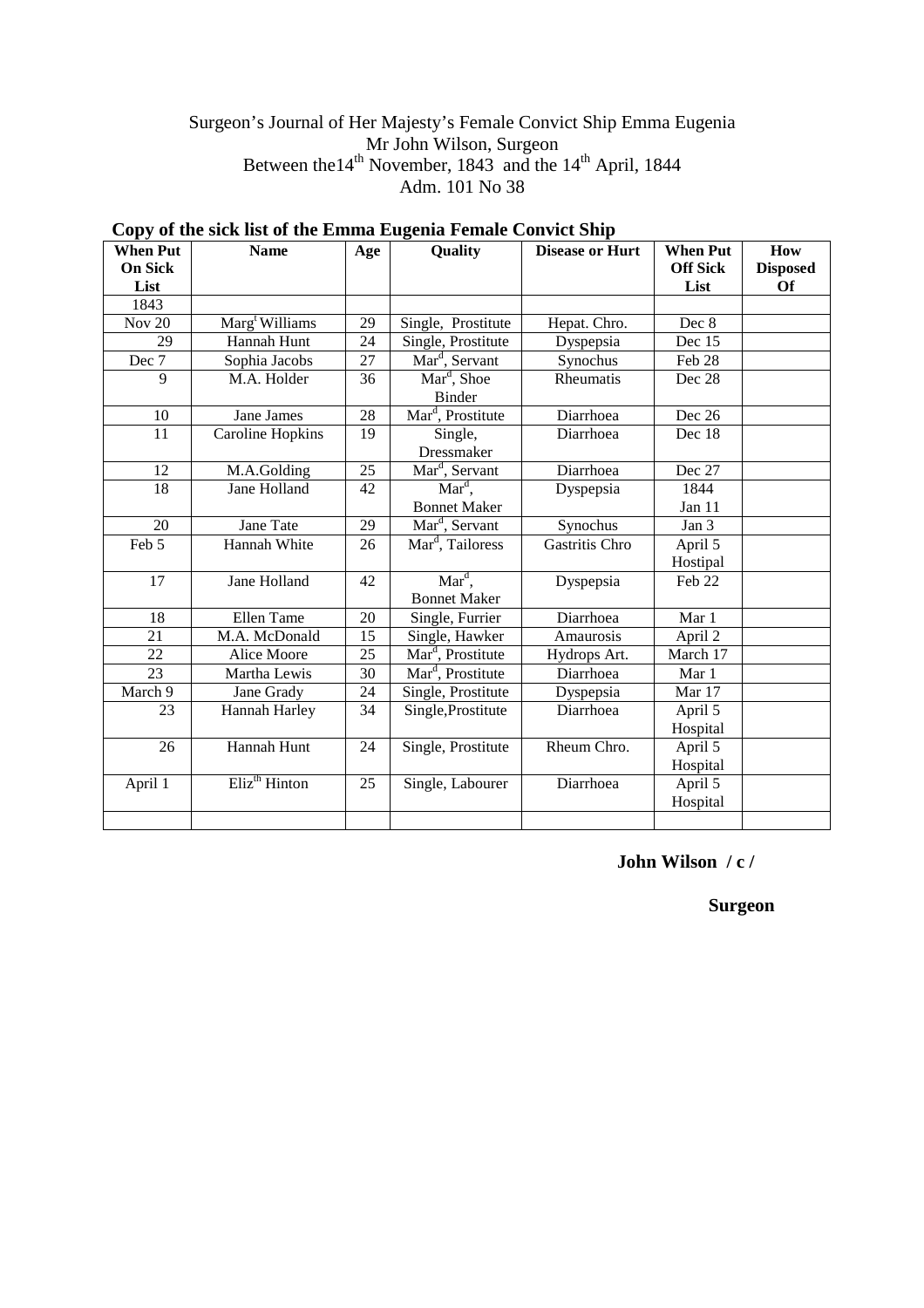## **Medical and Surgical Journal of Her Majesty's Convict Ship Emma Eugenia between the 14th November, 1843 and the 14th April, 1844, during which time the said shop has been employed in a voyage from London to Hobart Town, Van Diemen's Land**

| Nature of<br>Disease                        | No.<br>of<br>Case | Men's Names, Ages,<br>Qualities, Time when a<br>where taken ill, and ho<br>disposed of.                   | The History, Symptoms, Treatment, and Daily Progress of the<br>Disease or Hurt.                                                                                                                                                                                                                                                                                                                                                                                                                                                                                                                                                                                                                                                                                                                                                                                                                                                                                                                                                                                                                                                                                                                                                                                                                                                                                                                                                                                                                                                                                                                                                                                                                                                                                                                                                                                               |
|---------------------------------------------|-------------------|-----------------------------------------------------------------------------------------------------------|-------------------------------------------------------------------------------------------------------------------------------------------------------------------------------------------------------------------------------------------------------------------------------------------------------------------------------------------------------------------------------------------------------------------------------------------------------------------------------------------------------------------------------------------------------------------------------------------------------------------------------------------------------------------------------------------------------------------------------------------------------------------------------------------------------------------------------------------------------------------------------------------------------------------------------------------------------------------------------------------------------------------------------------------------------------------------------------------------------------------------------------------------------------------------------------------------------------------------------------------------------------------------------------------------------------------------------------------------------------------------------------------------------------------------------------------------------------------------------------------------------------------------------------------------------------------------------------------------------------------------------------------------------------------------------------------------------------------------------------------------------------------------------------------------------------------------------------------------------------------------------|
| PA31078<br>Hepatitis<br>Chronica<br>PA31079 | $\mathbf{1}$      | Marg <sup>t</sup> Williams<br>aet 29 Prostitute<br>Nov 20 1843<br>Woolwich<br>Discharg <sup>d</sup> cured | Headache depression of Spirits, loss of appetite, nervous<br>debility, costiveness, countenance dingy pale, eyes yellow,<br>skin doughy & dry. Dull pain in the right Hypochondrium,<br>extending to the shoulder. There is fullness in the region of<br>the liver, without hardness, and slight pain on pressure. These<br>symptoms are accompanied, now and then, by difficult<br>breathing & cough. A considerable time before conviction was<br>under treatment for a similar attack, in a Provincial Hospital.<br>For some years past has been in the habit of drinking freely<br>and otherwise living irregularly. Pulse quick & small.<br>Rx Jalapa Rad. Pulv.<br>Rhei Rad. Pulvis <i>a.a.</i> ofs<br>Hydrarg. Chloridi gr vi<br>Olei Menthae Pip. m ij HI ft massa in pilulas vi<br>dividenda Sumat ij hora decubitus, et primo mane sequenti<br>Magnesia Sulphatis ziij<br>Aqua Menthe pip.<br>zifs<br><b>HI</b> ft Haustus<br>22. The pills were repeated last night and the draughts this<br>morning. The latter to be repeated every three hours until the<br>bowels are freely opened.<br>24. The Bowels have been moved several times. The pills and<br>the draught as above to be given when necessary.<br>Rx Mass. Pilul. Hydrarg gr iv ft pilulae mane nocteque<br>sumenda<br>25. Pergat<br>26. Perstit<br>27. Ut heri<br>28. Ut antea<br>29. Mouth greatly affected $-$ Omitt <sup>r</sup> . Pilul. Hydrarg gr vi<br>Rx Acidi Nitrici dilut. m xx<br>Infus Aurentii z ifs<br>HI ft Haustus bis in die sumendus<br>31. Mouth sore, symptoms greatly relieved, bowels open,<br>Cont <sup>r</sup> Haustus<br>2 December<br>Cont <sup>r</sup> Haustus<br>3. Pergat<br>4. Perstit<br>5. Ut heri<br>6. Ut antea<br>7. Mouth tender, No pain or fullness in the region of the liver.<br>appetite improved. Cough & dyspnea have disappeared<br>8. Discharged cured |
|                                             |                   |                                                                                                           |                                                                                                                                                                                                                                                                                                                                                                                                                                                                                                                                                                                                                                                                                                                                                                                                                                                                                                                                                                                                                                                                                                                                                                                                                                                                                                                                                                                                                                                                                                                                                                                                                                                                                                                                                                                                                                                                               |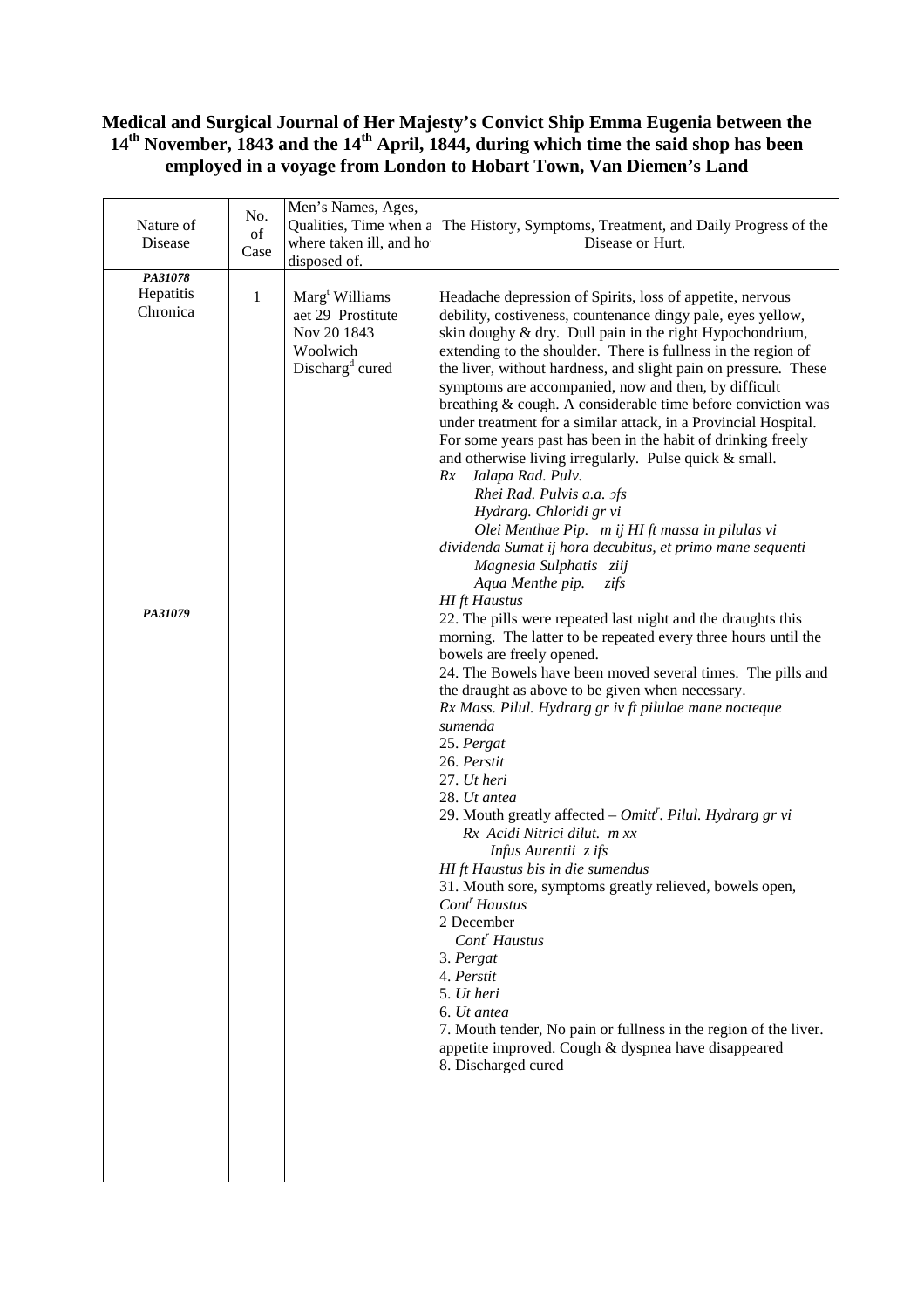| Dyspepsia<br>PA310780 | $\overline{2}$ | Hannah Hunt<br>aet 24 Single<br>Prostitute<br>Nov. 29/43<br>Downs<br>Disch <sup>d</sup> cured | Headache, loss of appetite and strength, pain & sense of<br>weight in the region of the stomach after eating, languor $\&$<br>despondency, paleness of countenance, acidity, occasional but<br>not severe pain in the stomach. Slight exertion produces<br>fatigue & palpitation. Bowels slow. Tongue white. Pulse of<br>usual frequency, but languid. Restless nights, frightful<br>dreams, startings. For a considerable time before<br>"Conviction", was want to live intemperately, "for days"<br>together on biscuit and gin".<br>Rx Magnesia Subcarb. zfs<br>Rhei Rad. Pulveris 2 i<br>Zingiberis Pulv. gr v<br>HI ft pulvis, bis in die sumendus donec alvus soluta fit.(fuerit)<br>1. December. The Powder was repeated twice yesterday, and<br>the bowels were moved twice, Stools dark coloured slightly<br>offensive.<br>2. Listlesness and aversion to move. When questioned her<br>answers are accompanied by tears. The bowels are freely<br>open and the diet is carefully regulated.<br>The Powders to be repeated when necessary.<br>Rx Magnesia Subcarb zii<br>Rhei Rad. Pulvis zi<br>Tinct. Zingiberis<br>Cinnamom. Co. aa zfs<br>Aqua Menthae pip. zi<br>HI ft Mistura cujus sumat cochleare ij ter quotidie<br>3. Contin <sup>r</sup> Mistura<br>4. Pergat<br>5. Although the greater number of the symptoms are already<br>much alleviated, she has still an aversion to move out of her<br>berth. Is compelled to be on deck every forenoon, weather<br>permitting. Bowels regular.<br>Cont <sup>r</sup> Mistura<br>6. Complexion clearer, appetite improved, diet – Preserved<br>Mutton, Rice tc(etc?) Acidity occasionally troublesome.<br>Rx Infus Gentianae zi<br>Acidi Sulph. Dilute. m xij<br>HI ft Haustus mane nocteque sumendus. Cont' Mistura<br>7. Cont Mistura et Haustus<br>8. Pergat<br>9. Perstit<br>10. $Ut$ heri<br>12. Rapidly improving.<br>Cont Mistura tc<br>14. Pergat<br>15. Discharged cured. |
|-----------------------|----------------|-----------------------------------------------------------------------------------------------|----------------------------------------------------------------------------------------------------------------------------------------------------------------------------------------------------------------------------------------------------------------------------------------------------------------------------------------------------------------------------------------------------------------------------------------------------------------------------------------------------------------------------------------------------------------------------------------------------------------------------------------------------------------------------------------------------------------------------------------------------------------------------------------------------------------------------------------------------------------------------------------------------------------------------------------------------------------------------------------------------------------------------------------------------------------------------------------------------------------------------------------------------------------------------------------------------------------------------------------------------------------------------------------------------------------------------------------------------------------------------------------------------------------------------------------------------------------------------------------------------------------------------------------------------------------------------------------------------------------------------------------------------------------------------------------------------------------------------------------------------------------------------------------------------------------------------------------------------------------------------------------------------------------------------------------------|
| Synochus              | $\overline{3}$ | Sophia Jacobs<br>aet 27 Married<br>Servant<br>Dec 7 at Sea<br>$Dischd$ cured                  | On inspection of the Prison this morning at the usual time,<br>Jacobs, a well- behaved Mess woman was found in bed. She<br>has been unwell, it would appear, for three or four days<br>without making it known, thinking "it would wear off". The<br>illness commenced by the patient being alternately chilly and<br>hot, with headache and thirst. At present there is great languor,<br>lassitude and despondency, aversion to motion and<br>disinclination to be questioned, flushing of the face $\&$<br>throbbing of the temples, and sickness of stomach. Pain in the<br>back and limbs. Pulse quick, weak & irregular, bowels slow, a<br>whitish fur on tongue.<br>Rx Pulv. Rad. Ipecac. gr xv<br>Antim. Potass.- tartratis gr i                                                                                                                                                                                                                                                                                                                                                                                                                                                                                                                                                                                                                                                                                                                                                                                                                                                                                                                                                                                                                                                                                                                                                                                                     |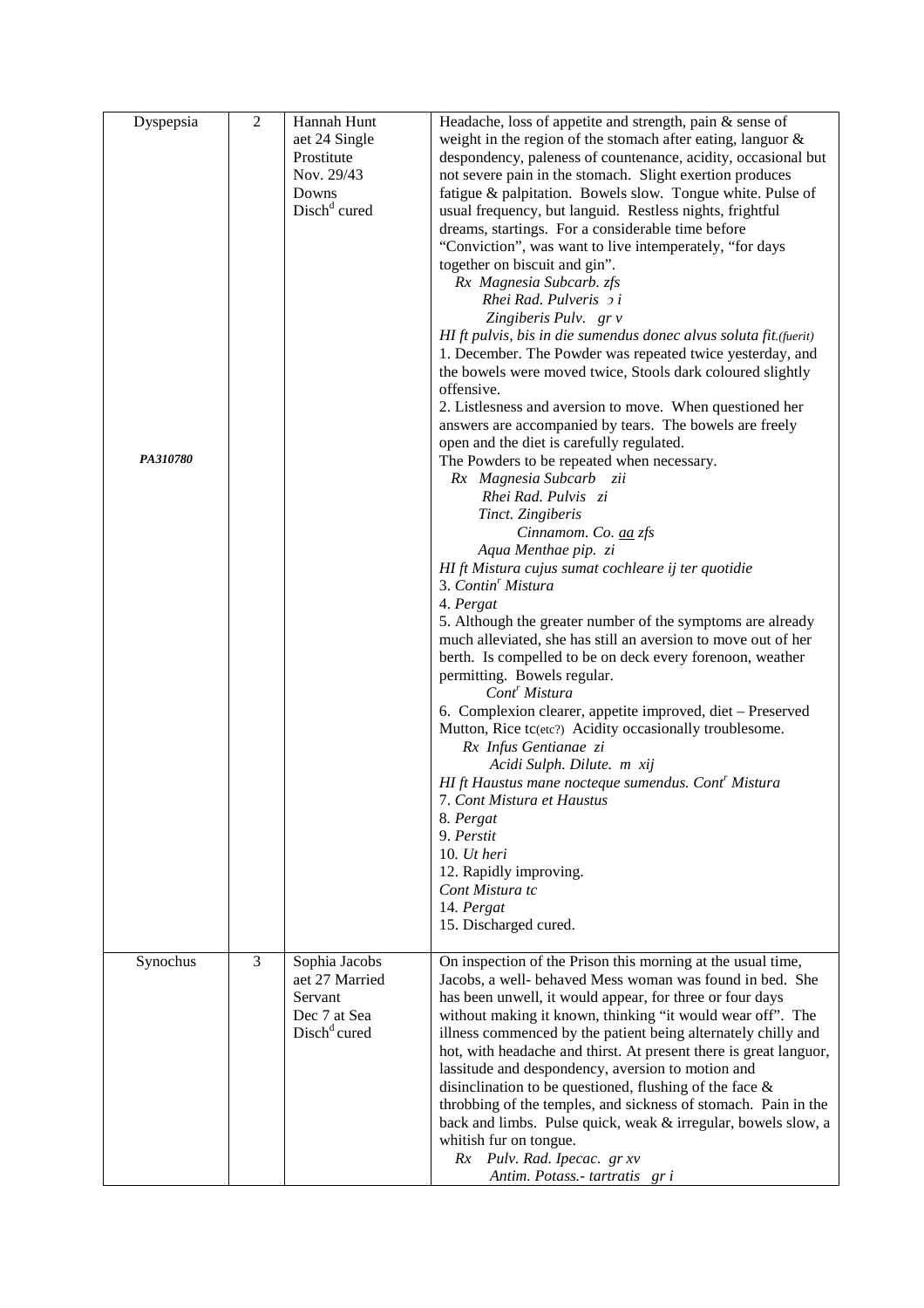| Synochus | $\overline{3}$ | Sophia Jacobs | HI ft pulvis emeticus statim sumendus                             |
|----------|----------------|---------------|-------------------------------------------------------------------|
|          |                |               | Rx Jalapa Rad. Pulv. -                                            |
|          |                |               | Rhei R. Pulveris <i>aa</i> xi                                     |
|          |                |               | Hydrarg. Chlorid. Gr vi                                           |
|          |                |               | Olei Menth. Pip. m ij                                             |
|          |                |               |                                                                   |
|          |                |               | Aquae q.s. ut ft massa in pilula ij dividenda Sumat iij hora      |
|          |                |               | decubitus, Maneque, Sequenti.                                     |
| PA310781 |                |               | Solut. Magnesiae Sulphatis, cum Antim. Potassio tartratis zi      |
|          |                |               | $2^{da}$ quaque hora, donec alvus plene respondent.               |
|          |                |               | Diet low. Drink, Rice Water, Lemonade tr.                         |
|          |                |               | 8. The bowels have been moved several times, symptoms as          |
|          |                |               | yesterday. Skin hot & dry, Pulse languid & irregular. Tongue      |
|          |                |               | furred.                                                           |
|          |                |               | Rx Mistura Camphora ziv                                           |
|          |                |               | Liquor. Ammoni. Anisat.? zii                                      |
|          |                |               | Spirit Aether Nitra.                                              |
|          |                |               | Vin. Antim. R. tartratis aa zfs                                   |
|          |                |               | HI ft Mistura. Cochlearium amplum secondus horis                  |
|          |                |               | sumendum                                                          |
|          |                |               | 9. The prominent symptoms today are headache, thirst, heat of     |
|          |                |               |                                                                   |
|          |                |               | skin, the fur on tongue is of a darker colour. Two of the         |
|          |                |               | aperient Pills to be given when necessary at night, and the       |
|          |                |               | draught on the following morning. Daily sponging with             |
|          |                |               | Vinegar and Water, sheets frequently changed, Bed pan             |
|          |                |               | removed immediately after use.                                    |
|          |                |               | Cont. Mistura Camphorae                                           |
|          |                |               | 10. Two large dark-coloured, offensive stools during the          |
|          |                |               | night. The weakness is increasing, and when the patient is        |
|          |                |               | moved there is a tendency to Syncope, almost total suspension     |
|          |                |               | of the appetite for food. When asked how she is, the              |
|          |                |               | invariable answer is, very well. Skin hot and dry, Pulse weak     |
|          |                |               | & quick, thirst unabated. Drink is frequently offered to her      |
|          |                |               | and all her wants are carefully attended to. When raised in       |
|          |                |               | bed, the sense of sinking is induced, the breathing becomes       |
|          |                |               | hurried, & accompanied by cough. Alvine and urinary               |
|          |                |               | discharges immediately removed. Sponging continued.               |
|          |                |               |                                                                   |
|          |                |               | Bedding frequently aired. Hospital thoroughly clean, dry &        |
|          |                |               | well ventilated. Cont. Mist. Camphorae. Repet <sup>r</sup> Pilul. |
|          |                |               | aperients et Haustus pro re nata.                                 |
|          |                |               | 11. The debility increases, expression of the countenance dull    |
|          |                |               | & listless, pupil dilated, tongue parched. The patient does not   |
|          |                |               | complain of thirst but never refuses it when offered. Is unable   |
|          |                |               | to turn herself in bed, says she has no pain nor uneasiness       |
|          |                |               | unless has the cough which is occasionally troublesome.           |
|          |                |               | Muttered incoherently during the night, when not disturbed        |
|          |                |               | during the day is constantly dozing. ??? sobs? "let alone".       |
|          |                |               | Pulse small & rapid.                                              |
| PA310782 |                |               | Cont Medicina & Medicament.                                       |
|          |                |               | 12. Increased delirium during the night, abating as the           |
|          |                |               | morning advanced, $\&$ leaving the patient in a very low $\&$     |
|          |                |               | depressed state. Always feels refreshed after sponging.           |
|          |                |               |                                                                   |
|          |                |               | Clothes dipped in vinegar $&$ water to be applied to the head.    |
|          |                |               | Drink is frequently presented to her, of which she always         |
|          |                |               | partakes freely, although she never calls for it. Bowels open,    |
|          |                |               | passes occasionally large dark-coloured feculent stools. Skin     |
|          |                |               | hot and dry, pulse quick, small &irregular.                       |
|          |                |               | Omitt <sup>r</sup> Mistura ut supra prescripta                    |
|          |                |               | Rx Misturae Camphorae zv                                          |
|          |                |               | Vin. Ant. Potass.-tartrat.                                        |
|          |                |               | Sp. Aethesis Nitrici aa zfs                                       |
|          |                |               |                                                                   |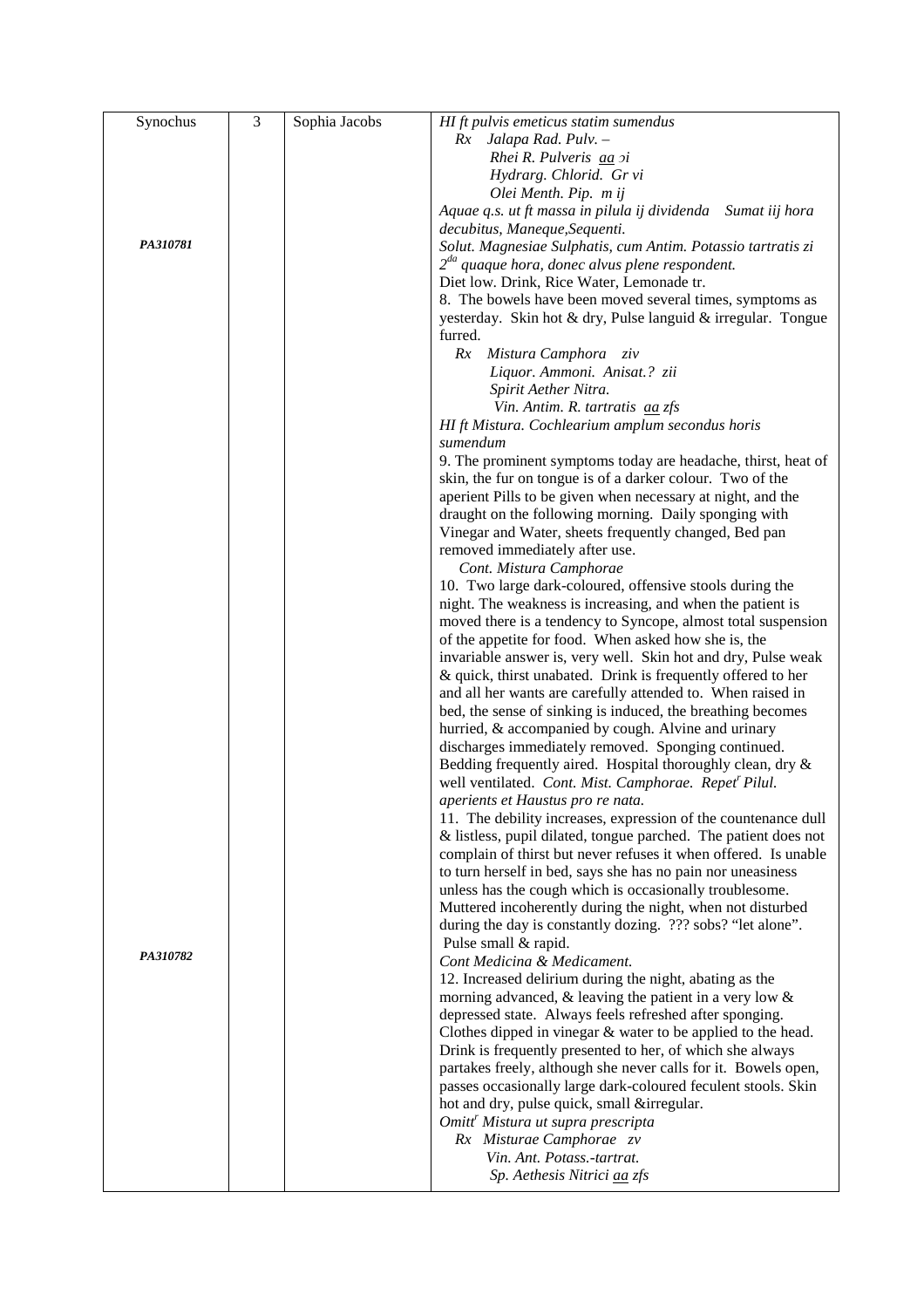| Synochus | $\overline{3}$ | Sophia Jacobs | Tincturae Opii zii                                                                  |
|----------|----------------|---------------|-------------------------------------------------------------------------------------|
|          |                |               | HI ft Mistura cujus sumat cochlearium amplum tertia quaque                          |
|          |                |               | hora.                                                                               |
|          |                |               | 13. Delirium during the night unabated, debility increasing.                        |
|          |                |               | Speech thick & indistinct. The teeth become foul, tongue red                        |
|          |                |               | at the edges, upper surface covered with a brownish crust.                          |
|          |                |               | Skin hot & dry, Pulse small & rapid.                                                |
|          |                |               | Cont <sup>r</sup> Mistura tc                                                        |
|          |                |               | 14. Continues in a very depressed & utterly helpless state.                         |
|          |                |               | When lifted in bed for the purpose of shifting body or bed                          |
|          |                |               | linen, fainting is imminbly(spelling?) induced. Delirium during                     |
|          |                |               | the whole of the night. A table spoonful of Port Wine in gruel                      |
|          |                |               | to be given three or four times a day.                                              |
|          |                |               | Cont <sup>r</sup> Mistura tc                                                        |
|          |                |               | 15. Scarcely any perceptible change since yesterday.                                |
|          |                |               | Debility and delirium are the most prominent $&$ distressing                        |
|          |                |               | symptoms. The Port Wine to be continued together with                               |
|          |                |               | sponging & the cold applications to the head.                                       |
|          |                |               | Contin <sup>'</sup> Mistura                                                         |
|          |                |               | 16. The patient continues in an exceedingly low & depressed                         |
|          |                |               | state, but apparently without losing ground. Skin, tongue &                         |
|          |                |               | pulse as before.                                                                    |
|          |                |               | Omittatur Mistura, loco cujus, habeat Bisulphatis gr iij mane                       |
|          |                |               | nocteque                                                                            |
|          |                |               | 17. Symptoms as above. The quantity of feculent matter                              |
|          |                |               | passed by stool yesterday was unusually want of proportion to                       |
|          |                |               | the quantity of Sago taken.                                                         |
|          |                |               | Cont <sup>r</sup> Omniae                                                            |
| PA310783 |                |               | 18. There is not the slightest perceptible change. The patient                      |
|          |                |               | appears neither to gain nor to lose ground.                                         |
|          |                |               | Cont <sup>r</sup> Quinae Bisulphate pulvis & habeat Vini Rubei zii 4 <sup>tis</sup> |
|          |                |               | quotidie                                                                            |
|          |                |               | 19. Pergat                                                                          |
|          |                |               | 20. Talks incoherently during the greater part of the night, &                      |
|          |                |               | dozes all day, but always gives a rational answer when                              |
|          |                |               | interrogated. The thirst is less urgent perhaps, but in other                       |
|          |                |               | respects there is no improvement.                                                   |
|          |                |               | Cont <sup>r</sup> Omnia                                                             |
|          |                |               | 21. Begins to relish the Port Wine in gruel or Sago, half a                         |
|          |                |               | bottle a day allowed. Debility and delirium unabated.                               |
|          |                |               | Rx Aqua Menthe. Pip. zi                                                             |
|          |                |               | Spititus Aetheris Nit. Zij                                                          |
|          |                |               | Tinct. Opii<br>$m$ $xxv$                                                            |
|          |                |               | HI ft Haustus hora decubitus sumendus                                               |
|          |                |               | $Contr \textit{atera}(\textit{a} \textit{thera?})$                                  |
|          |                |               | 22. Pergat                                                                          |
|          |                |               | 23. When disturbed continues in a state of stupor, when                             |
|          |                |               | spoken to, however, she still returns rational answers. Has                         |
|          |                |               | once or twice called for wine & gruel.                                              |
|          |                |               | $Cont'$ Omnia                                                                       |
|          |                |               | 24. Pergat                                                                          |
|          |                |               | 25. Perstit                                                                         |
|          |                |               | 26. The patient is so exceedingly low & depressed, that on                          |
|          |                |               | being lifted out of bed, this morning, she fainted, and                             |
|          |                |               | remained so long in a state of Syncope, that, for a                                 |
|          |                |               | considerable time, she appeared about to expire. Pulse, tongue                      |
|          |                |               | & teeth as before, heat of skin natural. The sponging and the                       |
|          |                |               | cold application to the head to be discontinued. The wine to                        |
|          |                |               | be increased to a bottle in the course of the day. Cont'                            |
|          |                |               | Haustus et Pulv. Quinae Bisulphatis.                                                |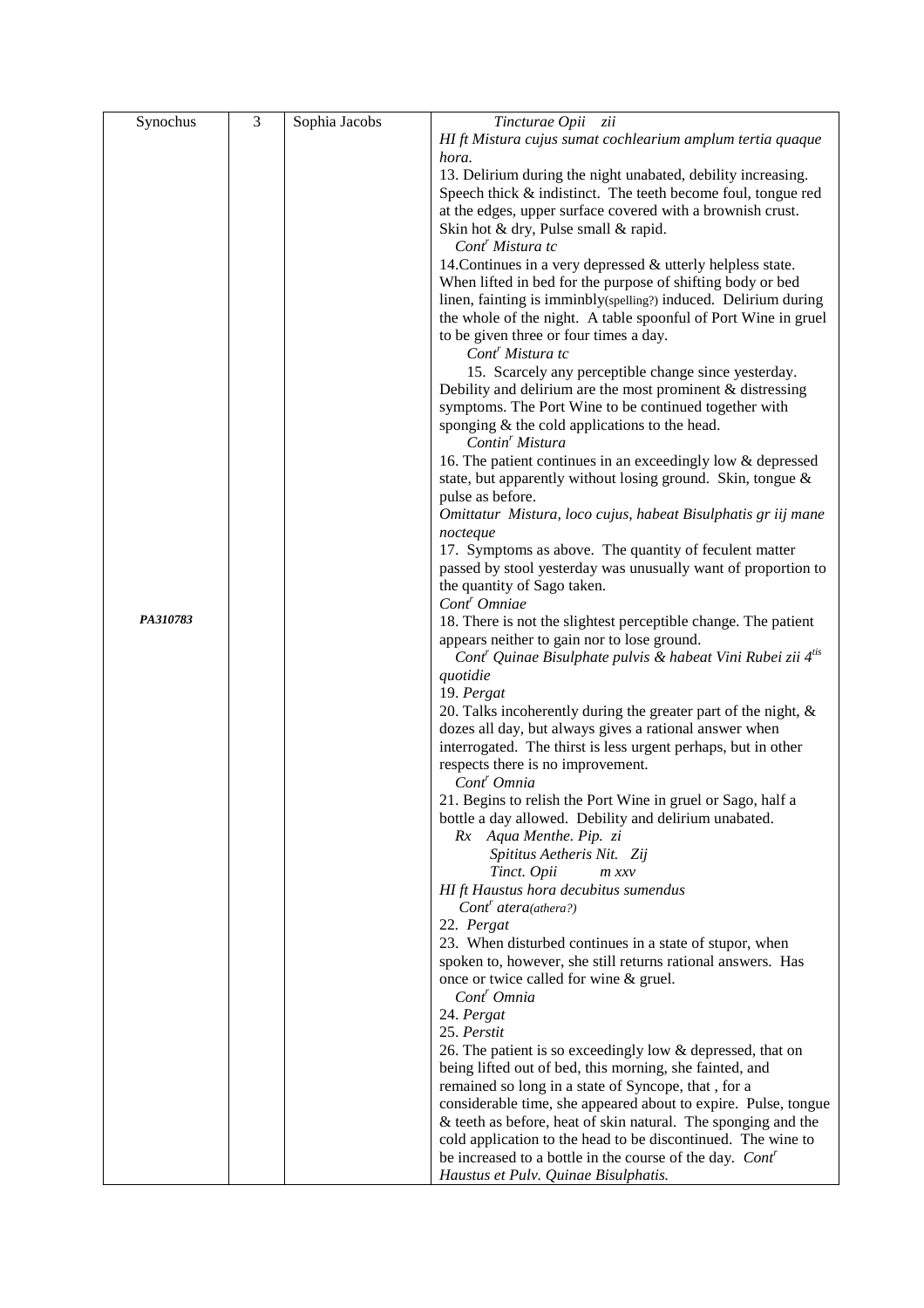| Synochus | $\overline{3}$ | Sophia Jacobs | 27. Pergat                                                              |
|----------|----------------|---------------|-------------------------------------------------------------------------|
|          |                |               | 28. Pestit                                                              |
|          |                |               | 29. Yesterday had frequent discharges of liquid feculent                |
|          |                |               | matter by stool, on one or two occasions, passed involuntarily.         |
|          |                |               | Passed a better night than usual and appears slightly revived           |
|          |                |               | today. Relishes exceedingly some fine oranges procured at               |
|          |                |               | Teneriffe for the use of the Irish, has taken in a little Soup          |
|          |                |               | made from Fresh Beef with a little rice in it. Skin soft & of a         |
|          |                |               | natural heat.                                                           |
|          |                |               | Continu <sup>r</sup> Omnia                                              |
| PA310784 |                |               | 30. The debility is still extreme, but the delirium during begins       |
|          |                |               | to subside. Skin soft, moist and cool. Pulse less rapid and             |
|          |                |               | more regular.                                                           |
|          |                |               | Cont <sup>r</sup> Omnia                                                 |
|          |                |               | 31. Pergat                                                              |
|          |                |               | 1. January 1844. With the exception of the debility there is a          |
|          |                |               | marked improvement. She takes now and then, a little soup               |
|          |                |               | made of Preserved Mutton. The tongue & teeth are cleaner,               |
|          |                |               | the skin is moist, the pulse is regular, $\&$ the delirium has          |
|          |                |               | abated. Omitt <sup>'</sup> Haust.                                       |
|          |                |               | Cont <sup>r</sup> atera                                                 |
|          |                |               | 2. Pergat                                                               |
|          |                |               | 3. Continues slowly to improve. Is very desirous to have a              |
|          |                |               | glass of Porter. Half a bottle of Port Wine and half a bottle of        |
|          |                |               | Porter to be allowed daily. Cont <sup>r</sup> Pulv. Quinae Bisulphatis. |
|          |                |               | 4. Pergat                                                               |
|          |                |               | 5. Perstit                                                              |
|          |                |               | 6. Ut heri                                                              |
|          |                |               | 7. Ut antea                                                             |
|          |                |               | 8. Begins to gain strength tho' slowly. Was propped up in her           |
|          |                |               | bed yesterday for half an hour. The tongue & teeth become               |
|          |                |               | cleaner. The pulse is regular but languid. Skin moist. appetite         |
|          |                |               | improving                                                               |
|          |                |               | Cont <sup>r</sup> Omnia                                                 |
|          |                |               | 9. Pergat                                                               |
|          |                |               | 10. Perstit                                                             |
|          |                |               | 11. $Ut$ heri                                                           |
|          |                |               | 12. The patient was carried from the Hospital to the Poop               |
|          |                |               | yesterday, and remained there, on her bed, for nearly three             |
|          |                |               | The exhaustion and the sensation of immediate<br>hours.                 |
|          |                |               | dislocation were very distressing.<br>She soon recovered,               |
|          |                |               | however, with the assistance of a little wine & water.                  |
|          |                |               | 13. Passed a much better night than usual $\&$ is quite ready to        |
|          |                |               | encounter the inconveniences of removal to the poop, in the             |
|          |                |               | hope of ultimate advantage. Four glasses of wine & half a               |
|          |                |               | bottle of Porter daily.                                                 |
|          |                |               | Cont <sup>r</sup> Quinae Bisulphat.                                     |
|          |                |               | 14. Pergat                                                              |
|          |                |               | 15. Perstit                                                             |
|          |                |               | 16. Improves gradually & derives decided advantage from                 |
|          |                |               | being daily carried to the poop. She was able to continue on            |
|          |                |               | deck yesterday from noon till about an hour before sunset.              |
|          |                |               | Cont <sup>r</sup> Omnia.                                                |
| PA310785 |                |               | 17. Pergat                                                              |
|          |                |               | 18. Perstit                                                             |
|          |                |               | 19. Ut heri                                                             |
|          |                |               | 20. Ut antea                                                            |
|          |                |               | 21. Is not yet able to stand alone, but with the assistance of the      |
|          |                |               | Hospital nurses can walk a few steps. Her general appearance            |
|          |                |               | is much improved, and her strength & health steadily advance.           |
|          |                |               |                                                                         |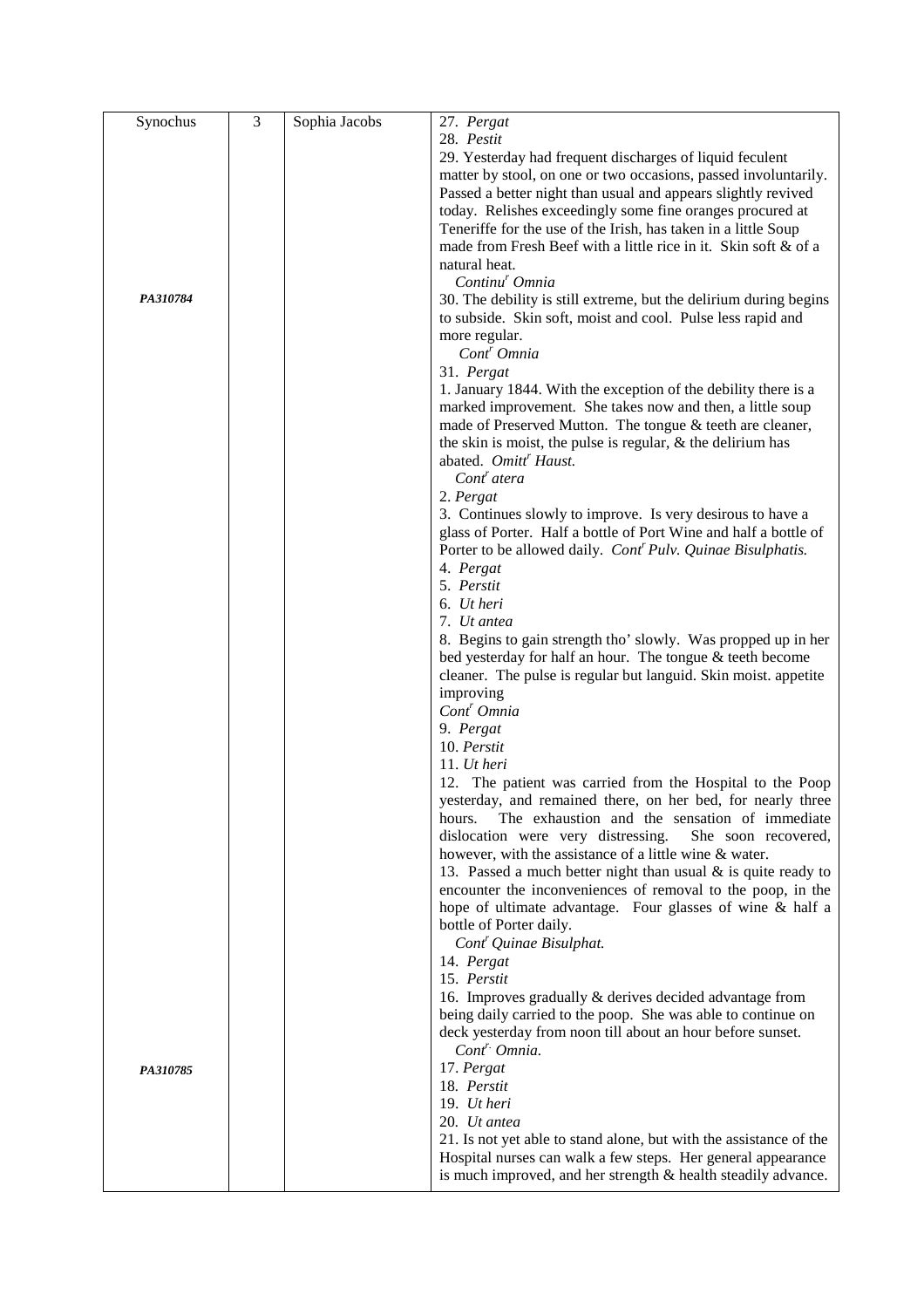| Synochus | 3 | Sophia Jacobs | The Porter to be omitted. The Quinae $\&$ the wine continued.                                                             |
|----------|---|---------------|---------------------------------------------------------------------------------------------------------------------------|
|          |   |               | 22. Pergat                                                                                                                |
|          |   |               | 23. Perstit                                                                                                               |
|          |   |               | 24. Ut heri                                                                                                               |
|          |   |               | 25. Ut antea                                                                                                              |
|          |   |               | 26. Continues to gain strength daily, and the appetite rapidly                                                            |
|          |   |               | improves. Three glasses of wine a day and the Quinine as                                                                  |
|          |   |               | formerly.                                                                                                                 |
|          |   |               | 27. Pergat                                                                                                                |
|          |   |               | 28. Perstit                                                                                                               |
|          |   |               | 29. Ut heri                                                                                                               |
|          |   |               | 30. A large tumour is forming on the right side of the os                                                                 |
|          |   |               | sacrum, her general health, however, is not in any way                                                                    |
|          |   |               | affected.                                                                                                                 |
|          |   |               | Cont <sup>r</sup> Vinum & Quinae Bisulphis                                                                                |
|          |   |               | 31. Pergat                                                                                                                |
|          |   |               | 1. Feby. The tumour is large $&$ hard without heat or pain or                                                             |
|          |   |               | redness. In her present debilitated state it is not considered                                                            |
|          |   |               | necessary to confine her to the Hospital for the sake of                                                                  |
|          |   |               | applying a discutient application. On this account, the tumor,                                                            |
|          |   |               | for the present, will be allowed to take its course.                                                                      |
|          |   |               | Cont <sup>r</sup> Vin. Rub. Et Quinae Bisulp.                                                                             |
|          |   |               | 2. Pergat                                                                                                                 |
|          |   |               | 3. Perstit                                                                                                                |
|          |   |               | 4. The tumor increases slowly, her health, however, continues                                                             |
|          |   |               | steadily, to improve. She is able to with a little assistance to                                                          |
|          |   |               | walk from the Hospital to the Poop.                                                                                       |
|          |   |               | Contr. Vin. Rub. Omitt <sup>r</sup> Quinae Bisulph.                                                                       |
|          |   |               | 5. Pergat                                                                                                                 |
|          |   |               | 6. Perstit                                                                                                                |
|          |   |               | 7. Ut heri                                                                                                                |
|          |   |               | 8. Ut antea                                                                                                               |
|          |   |               | The tumor becomes softer $\&$ larger, and another of a<br>9.                                                              |
|          |   |               | similar character is forming on the opposite side of the                                                                  |
|          |   |               | sacrum. A large oatmeal poultice to be applied and removed                                                                |
|          |   |               | three or four times a day.                                                                                                |
|          |   |               | Cont <sup>r</sup> Vinum Rubrum                                                                                            |
|          |   |               | 12. Fluctuation is quite perceptible in the larger tumor. Her<br>general health continues to improve.<br>$Contr$ Vinum et |
|          |   |               | Cataplasm.                                                                                                                |
|          |   |               | 15. Larger tumor opened, and a great quantity of feculent                                                                 |
|          |   |               | Abscess dressed with lint & simple<br>matter discharged.                                                                  |
| PA310786 |   |               | ointment. Poultice to be continued for two or three days.                                                                 |
|          |   |               | Contin <sup>r</sup> Vinum Rubrum.                                                                                         |
|          |   |               | 18. Matter from the abscess on the left side passes into that on                                                          |
|          |   |               | the right, and the probe enters to its whole extent. A diagonal                                                           |
|          |   |               | opening to the extent of two inches across the Scarum was                                                                 |
|          |   |               | made this morning. Both abscesses being thrown into one                                                                   |
|          |   |               | externally. The treatment to consist of simple dressing &                                                                 |
|          |   |               | pressure by means of a firmly stuffed pad, eight inches by                                                                |
|          |   |               | five, kept in place by a lightly applied roller.                                                                          |
|          |   |               | Omitt <sup>r</sup> Cataplasm. Cont <sup>r</sup> Vinum.                                                                    |
|          |   |               | 21. The discharge which was very large at first, is, gradually                                                            |
|          |   |               | decreasing, and the improving state of the health has not, in                                                             |
|          |   |               | any way, been interrupted.                                                                                                |
|          |   |               | Cont <sup>r</sup> . Curatic.                                                                                              |
|          |   |               | 24. The discharge is nearly gone; $&$ the patient is able to walk                                                         |
|          |   |               | about without displacing the pad. Cont Curatic.                                                                           |
|          |   |               | 28. Discharged cured, but should there be room, allowed to                                                                |
|          |   |               | sleep in Hospital, remainder of the Voyage.                                                                               |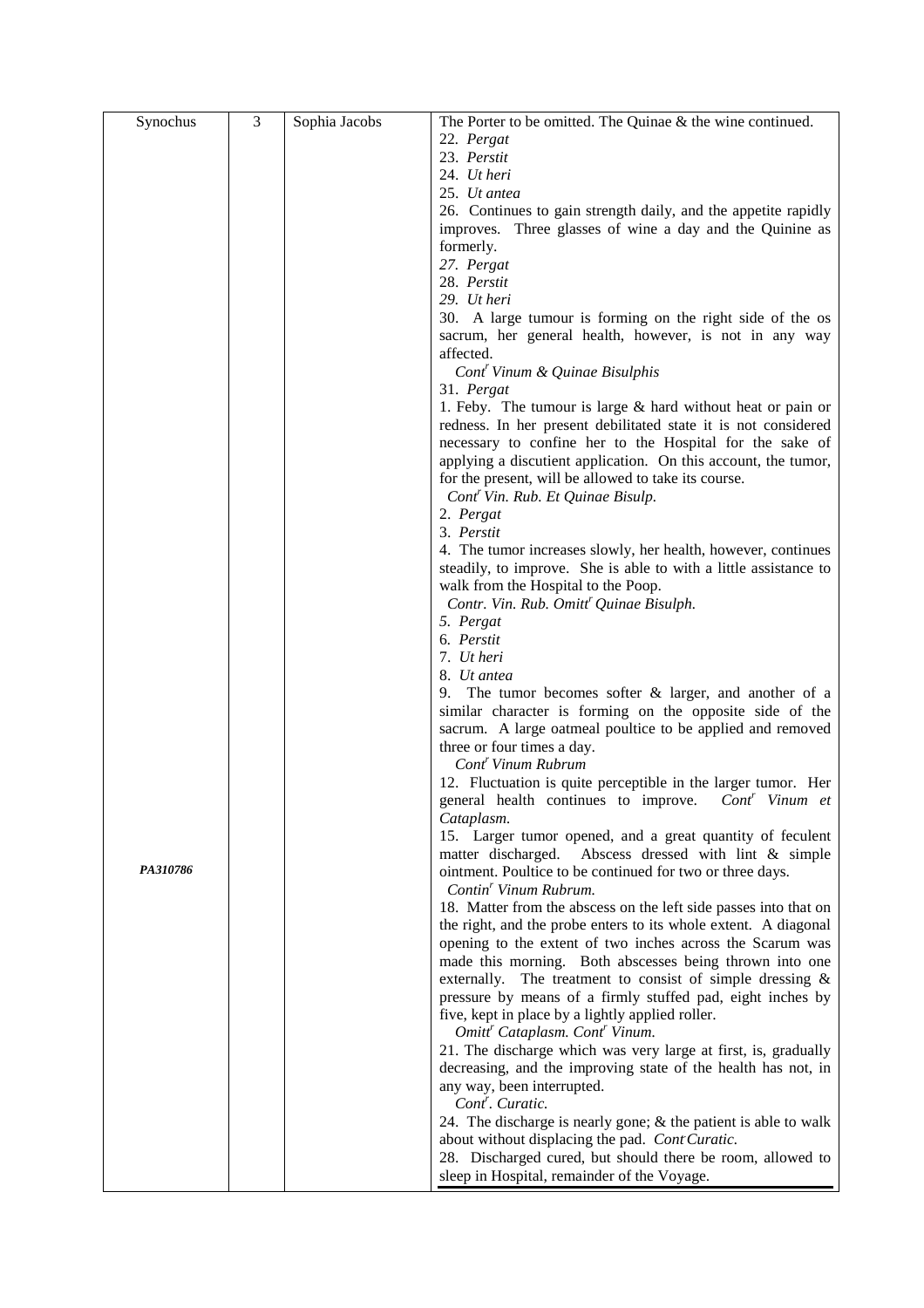| Synochus  | 4 | M.A. Holder              | Severe pain, on motion, of the shoulder and elbow joints, and              |
|-----------|---|--------------------------|----------------------------------------------------------------------------|
|           |   | aet 36 Married           | pain in the back so acute, that she is quite unable, without               |
|           |   | Shoebinder               | assistance to turn in bed. The pulse is full and hard, the tongue          |
|           |   | Dec 9 at Sea             | white, the skin hot $&$ dry, the bowels slow. Towards evening              |
|           |   | Disch <sup>d</sup> cured | the febrile symptoms are increased, $\&$ accompanied by                    |
|           |   |                          | headache & thirst.                                                         |
|           |   |                          | Mittatur sanguis e brachio @ zxv Sumatque statim                           |
|           |   |                          | Extract. Colocynth. Co. gr x                                               |
|           |   |                          | Hydrarg. Chloridi.<br>gr x                                                 |
|           |   |                          | in pilulas ij dividend Primo mane sequenti                                 |
|           |   |                          | Rx Solut. Magnes. Sulphat. c Ant. Potass. tartratis zi tertis              |
|           |   |                          | horis donec alvus respondent.                                              |
|           |   |                          | Diet low.                                                                  |
|           |   |                          | 10. The pills tc have acted three or four times.                           |
|           |   |                          | Rx Pulv. Ipecac. Co. gr xij ft pulvis quarta quaque hora                   |
|           |   |                          | sumendus, donec diaphoris adsit                                            |
|           |   |                          | 11. Free perspiration during the greater part of yesterday and             |
|           |   |                          | in the evening the damp bedding was replaced by dry.                       |
|           |   |                          | <i><u><b>Ouiescat</b></u></i>                                              |
| PA310787  |   |                          | 12. The pains in the joints and the back are greatly relieved              |
|           |   |                          | and the febrile symptoms have abated. Omitt' Pulv. Ipecac.                 |
|           |   |                          | Co.                                                                        |
|           |   |                          | Rx Mistura Camphorae ziv                                                   |
|           |   |                          | Liquor. Ammon. Acitat. zifs                                                |
|           |   |                          | Vini. Ant. Potass. tartat zfs                                              |
|           |   |                          | HI ft Mistura cujus sumat cochlearia magna ter quotidie                    |
|           |   |                          | 14. The febrile symptoms have disappeared, and the pains are               |
|           |   |                          | nearly gone. Bowels slow. Omitt <sup>'</sup> Mistura Camphorae pro         |
|           |   |                          | tempore, Sumatque Solut. Magnes. Sulphate. C. Ant. Potassio                |
|           |   |                          | - tartratis zi tertia quaque hora, donec alvus solutis sit.                |
|           |   |                          | 15. Contin' Mistura Camphorae ut antea                                     |
|           |   |                          | 16. Pergat                                                                 |
|           |   |                          | 17. Perstit                                                                |
|           |   |                          | 18. The febrile symptoms together with the pains in the joints             |
|           |   |                          | have disappeared. Pulse and other functions natural. To be                 |
|           |   |                          | put on full diet. Omitt <sup>r</sup> Mist. Camphorae. Quiescat             |
|           |   |                          | 22. Discharged cured.                                                      |
|           |   |                          |                                                                            |
| Diarrhoea | 5 | M.A. Golding             | Frequent discharges of liquid feculent matter by stool,                    |
|           |   | Married aet 23           | accompanied by flatulency, griping pains, together with a                  |
|           |   | Servant                  | sense of weight & uneasiness in the Hypogastrium, skin cool,               |
|           |   | Dec 12 at Sea            | pulse regular.                                                             |
|           |   | Disch <sup>d</sup> cured | Rx Solut. Magnesiae Sulph. c. Ant. Potassio-tartratis<br>zi                |
|           |   |                          | bis ante meridiem, et hora decubitus.                                      |
|           |   |                          | Rx Specici pro Confect. Opii gr xv in pauscillo Decoct.                    |
|           |   |                          | Hordie. Pediluvium in die.-                                                |
|           |   |                          | Diet, Rice, Sago. Drink, Barley or Rice Water.                             |
|           |   |                          | 13. The frequent liquid stools continue, as well as the griping            |
|           |   |                          | pains.                                                                     |
|           |   |                          | Rx Specici pro Confect. Opii gr xij ft pulvis tertia quaque                |
|           |   |                          | hora sumendus                                                              |
|           |   |                          | 14. Looseness & griping pains continue.                                    |
|           |   |                          | Omitt <sup>r</sup> Pulv. Spec. Confect. Opii et Sumat statim Ol. Ricini zi |
|           |   |                          | Rx Mistura Cretae zi                                                       |
|           |   |                          | Tinct. Opii sy. xxv HI ft Haustus hora somni sumendus                      |
|           |   |                          | 15. The griping pains and the flatulency are less troublesome              |
|           |   |                          | but the looseness continues                                                |
|           |   |                          | Omitt <sup>r</sup> Haustus                                                 |
| PA310788  |   |                          | Rx Mistura Cretae<br>zvfs                                                  |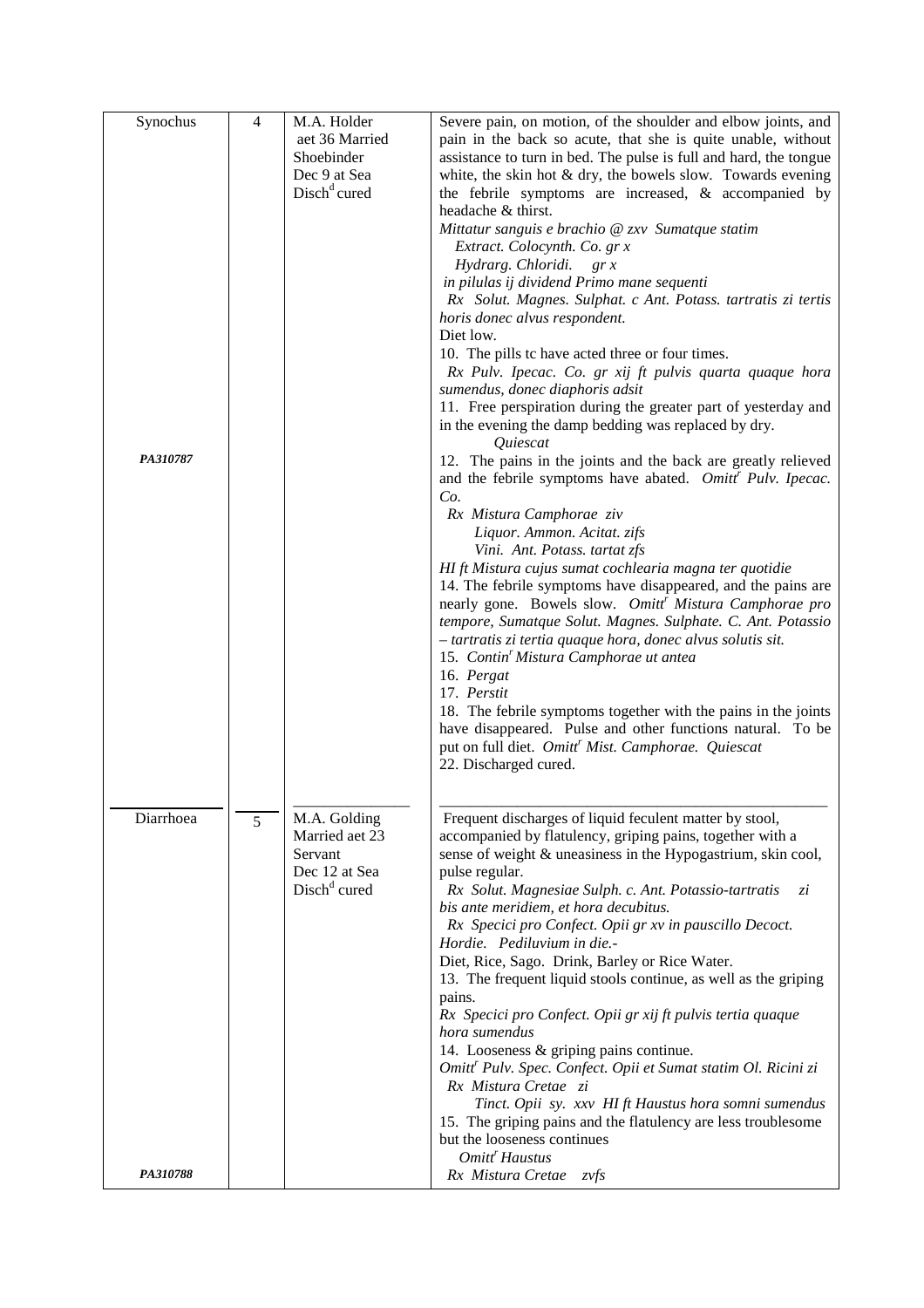| Diarrhoea | 5 | M.A. Golding             | Tinct. Catechu<br>zfs                                                 |
|-----------|---|--------------------------|-----------------------------------------------------------------------|
|           |   |                          | Tinct. Opii<br>zij                                                    |
|           |   |                          | HI ft Mistura cujus sumat cochlearia ij tertis horis                  |
|           |   |                          | 16. The griping pains and the flatulency have disappeared but         |
|           |   |                          | the looseness is unabated.                                            |
|           |   |                          | Cont <sup>r</sup> . Mistura Cretae                                    |
|           |   |                          | 17. Discharges by stool less frequent during the past night.          |
|           |   |                          | Cont <sup>r</sup> . Mistura Cretae                                    |
|           |   |                          | 18. Pergat                                                            |
|           |   |                          | 19. Perstit                                                           |
|           |   |                          | 20. Discharges of stool less frequent, and more natural in            |
|           |   |                          | appearance.                                                           |
|           |   |                          | Cont'. Mistura Cretae Cochleare i tertia quaque hora                  |
|           |   |                          | 21. Pergat<br>22. Perstit                                             |
|           |   |                          | 23. Ut heri                                                           |
|           |   |                          | 24. Ut antea                                                          |
|           |   |                          | 25. Bowels regular. Stools natural in colour and consistence.         |
|           |   |                          | Omitt <sup>'</sup> Mist.                                              |
|           |   |                          | Rx Quinae Bisulphat. gr iifs                                          |
|           |   |                          | Infus Auranti zi Solvi ft Haustus bis de die sumendus                 |
|           |   |                          | 26 Pergat                                                             |
|           |   |                          | 27. Discharged Cured.                                                 |
|           |   |                          |                                                                       |
| Dyspepsia | 6 | Jane Hallard             | Irregular appetite, flatulency, acidity, giddiness, ringing in the    |
|           |   | Marr <sup>d</sup> aet 42 | ears, restless at night, fatigue from slight exertion, heartburn,     |
|           |   | <b>Bonnet Maker</b>      | pain in the stomach occasionally, depression of spirits.              |
|           |   | 18 Dec at Sea            | Countenance dingy, pale, pulse languid, tongue white, bowels          |
|           |   | Disch <sup>d</sup> cured | slow. –                                                               |
|           |   |                          | Rx Extract Colocynth. Co. gr x                                        |
|           |   |                          | Hydrarg. Chloridi gr ij                                               |
|           |   |                          | Ol. Menthe. Pip. m i                                                  |
|           |   |                          | HI ft. pilula tertia quaque hora, sumendus donec alvus                |
|           |   |                          | respondeat.                                                           |
|           |   |                          | 19. Three stools, dark coloured and offensive. Acidity and            |
|           |   |                          | flatulency troublesome.                                               |
|           |   |                          | Omitt <sup>r</sup> Pilula                                             |
|           |   |                          | Rx Magnes Subcarbon zfs                                               |
|           |   |                          | Tinct. Zingiberis                                                     |
|           |   |                          | Sp. Aetheris Nitraci a.a. zfs                                         |
|           |   |                          | Aqua Menthe pip. zvij                                                 |
|           |   |                          | HI ft Mistura cujus sumat cochleare amplum ter in die                 |
|           |   |                          | 20. Continr. Mistura                                                  |
|           |   |                          | 22. Pergat                                                            |
|           |   |                          | 24. Perstit<br>26. Weakness, want of appetite, spasmodic pains in the |
|           |   |                          | stomach, anxiety & restlessness. Omitt <sup>r</sup> Mistura           |
|           |   |                          | Daily exercise on deck enforced.                                      |
| PA310789  |   |                          | Rx Infus. Gentianae zviij                                             |
|           |   |                          | Tinct. Cinnamom. Co. zi                                               |
|           |   |                          | Ferri Muriat. zfs                                                     |
|           |   |                          | HI ft Mistura. cochleare ij magna ter in die sumenda.                 |
|           |   |                          | 28. Contin' Mistura                                                   |
|           |   |                          | 30. Pergat                                                            |
|           |   |                          | /44                                                                   |
|           |   |                          | Jany 1. Perstit                                                       |
|           |   |                          | 3. Bowels, confined. Acidity troublesome.                             |
|           |   |                          | Omitt Mist.                                                           |
|           |   |                          | Rx Magnes Carbonat. Zfs                                               |
|           |   |                          | Rhei Rad. Pulv. <i>pi</i>                                             |
|           |   |                          |                                                                       |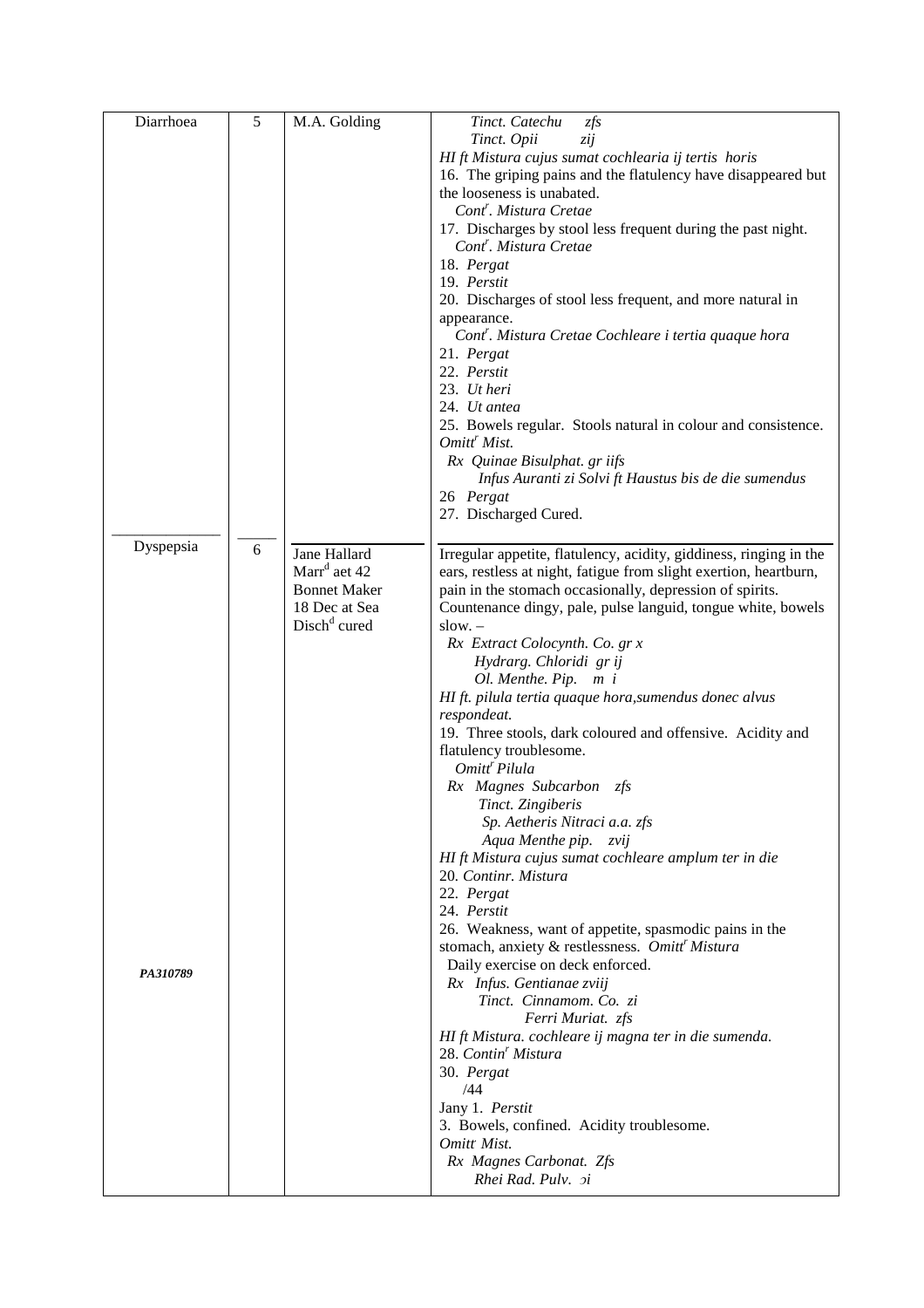| Dyspepsia | 6              | Jane Hallard             | Zingiber R. Pulv. gr v                                                                 |
|-----------|----------------|--------------------------|----------------------------------------------------------------------------------------|
|           |                |                          | HI ft pulvis bis de die sumendus donec alvus solutus sit.                              |
|           |                |                          | 4. All the symptoms are greatly relieved with the exception of                         |
|           |                |                          | the weakness. Diet. Preserved Meat and Potato. Bowels                                  |
|           |                |                          | open.                                                                                  |
|           |                |                          | Omitt <sup>'</sup> . Pulvis                                                            |
|           |                |                          | Rx Acidi Sulph. dilute. m x                                                            |
|           |                |                          | Aqua Purae<br>zifs                                                                     |
|           |                |                          | HI ft Haustus ter quotidie sumendus                                                    |
|           |                |                          | 6. Cont <sup>'</sup> . Haustus                                                         |
|           |                |                          | 8. Weakness now the prominent symptom.                                                 |
|           |                |                          | Omitt <sup>r</sup> . Haustus                                                           |
|           |                |                          |                                                                                        |
|           |                |                          | Rx Quinae Bisulphatris. gr ij                                                          |
|           |                |                          | Confect. Aromat. q.s. ut ft pilula ter quotidie                                        |
|           |                |                          | sumendus.                                                                              |
|           |                |                          | 10. Appetite and strength greatly improved                                             |
|           |                |                          | 11. Discharged from Hospital.                                                          |
|           |                |                          |                                                                                        |
| Synochus  | $\overline{7}$ | Jane Tate                | Rigors, severe headache, throbbing of the temples, thirst,                             |
|           |                | <b>Chief Hospital</b>    | languor, despondency, nausea, vomiting, pain in back &                                 |
|           |                | Nurse                    | limbs. Pulse quick and small, skin hot and dry, tongue white,                          |
|           |                | aet 29                   | bowels slow. The patient has been most attentive to Sophie                             |
|           |                | 20 Dec at Sea            | Jacobs, by day & night, turning her in her bed, lifting her out                        |
|           |                | Disch <sup>d</sup> cured | of it, when necessary, giving her drinks, instantly removing                           |
|           |                |                          | the stools tc. The symptoms, it will be seen are similar to                            |
|           |                |                          | those of the latter, at the commencement of her illness. Diet                          |
|           |                |                          | low, drink barley water dil.                                                           |
|           |                |                          | Rx Ipecac. Rad. Pulv. gr xv                                                            |
|           |                |                          | Antim. Potass. tart.gr i                                                               |
|           |                |                          | HI ft pulvis emeticus, statim sumendus.                                                |
|           |                |                          | Post operationem Pulvis Emetici.                                                       |
|           |                |                          | Rx Extract. Col. Co. zfs                                                               |
|           |                |                          | Hydrarg. Chloridi gr vi                                                                |
|           |                |                          | Ol. Menthe. Pip. m i                                                                   |
|           |                |                          | HI Massula in pilulae vi dividend. Sumat ji hora decubitus, et                         |
|           |                |                          | primo mane sequenti. Solut. Magnesiae Sulphat. c Antim.                                |
|           |                |                          | Potass. tartrat zi                                                                     |
|           |                |                          | 21. The emetic operated well, the bowels have not been                                 |
|           |                |                          | moved.                                                                                 |
| PA310790  |                |                          | Rept <sup>r</sup> Pil. Col. Co. ij et 2 <sup>da?</sup> quaque hora Sumat Solut. Magnu. |
|           |                |                          | Sulphat. c. Ant. Potass. tart. zi donec alvus plura respondeat.                        |
|           |                |                          | 22. The bowels have been freely moved. With the exception                              |
|           |                |                          | of the headache, symptoms as above. Frequent sponging with                             |
|           |                |                          | tepid salt water.                                                                      |
|           |                |                          | Rx Pulv. Ipecac. Co. gr xij ft pulvis $4^{i}$ horis sumendus                           |
|           |                |                          | donec diaphoris adsit.                                                                 |
|           |                |                          | 23. The patient is in a state of profuse perspiration, & has                           |
|           |                |                          | been so during the greater part of the night, and although the                         |
|           |                |                          | severity of the symptoms is evidently diminished, there is still                       |
|           |                |                          | great depression of spirits, and in the want of her death, she                         |
|           |                |                          | has this morning given directions about the disposal of some                           |
|           |                |                          |                                                                                        |
|           |                |                          | trifling property.                                                                     |
|           |                |                          | Rx Mistura Camphorae ziv                                                               |
|           |                |                          | Liquor. Ammon. Ant. Zij                                                                |
|           |                |                          | Vin. Antim. Potass. tart aa zfs                                                        |
|           |                |                          | IH ft Mistura Cochlearium magnum $2^{i}$ horis sumendum."                              |
|           |                |                          | 24. Cont <sup>r.</sup> Mistura                                                         |
|           |                |                          | 25. Passed a restless night owing to pain and sense of weight                          |
|           |                |                          | in the region of the stomach. Omitt <sup>r</sup> Mistura pro tempore et                |
|           |                |                          | sumat ol. Ricini zi                                                                    |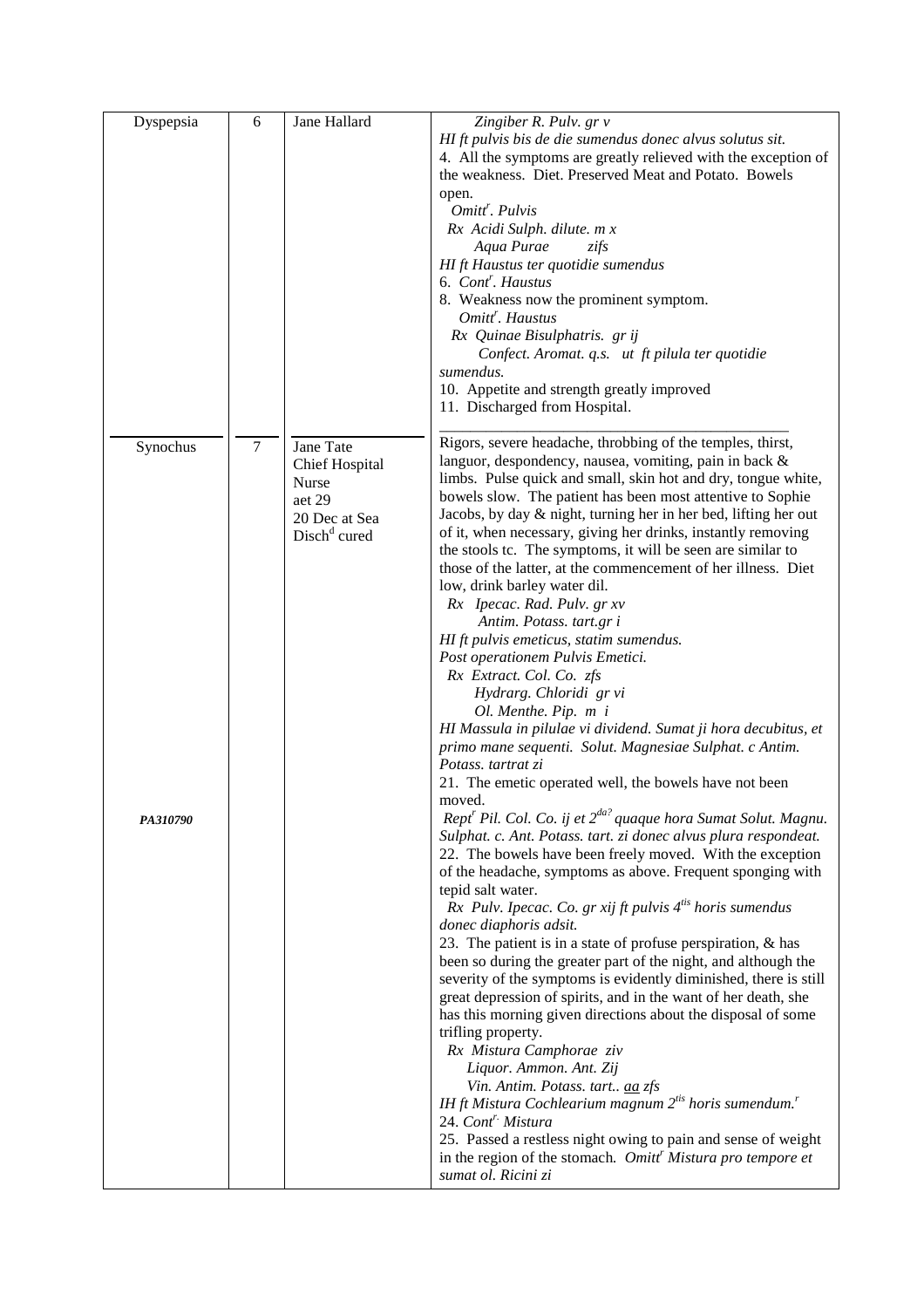| Synochus  | $\overline{7}$ | Jane Tate      | 4 p.m. Repet <sup>r</sup> Mistura                                                                                     |
|-----------|----------------|----------------|-----------------------------------------------------------------------------------------------------------------------|
|           |                |                | 26. The febrile symptoms have nearly subsided. Skin moist,                                                            |
|           |                |                | tongue cleaner, appetite improved, bowels regular.                                                                    |
|           |                |                | Cont <sup>'</sup> Mistura                                                                                             |
|           |                |                | 27. Was able to be out of bed upwards of an hour yesterday,                                                           |
|           |                |                | and today appears to be rapidly improving.                                                                            |
|           |                |                | Omitt <sup>r</sup> Mistura                                                                                            |
|           |                |                | Rx Quinae Bisulphatis gr ij                                                                                           |
|           |                |                | Confect Aromat q.s. ut ft pilula mane nocteque sumenda                                                                |
|           |                |                | 28. Cont <sup>r</sup> Pilula                                                                                          |
|           |                |                | 29. Pergat                                                                                                            |
|           |                |                | Diet. Half allowance of Preserved Meat & Potato & Rice to                                                             |
|           |                |                | 30. Cont <sup>r</sup> Pilula                                                                                          |
|           |                |                | 31. With the exception of weakness feels quite well, and is                                                           |
|           |                |                | desirous to return to duty.                                                                                           |
|           |                |                | Quiescat                                                                                                              |
|           |                |                |                                                                                                                       |
| PA310791  |                |                | Jany 3/44 Discharged cured.                                                                                           |
| Gastritis |                |                |                                                                                                                       |
|           | 8              | Hannah White   | Loss of appetite, nausea & frequent vomiting after swallowing                                                         |
| Chronica  |                | Married aet 26 | liquids or solids, flatulency, heartburn, spasmodic pains in the                                                      |
|           |                | Tailoress      | stomach, great depression of spirits, prostration of strength.<br>Pulse languid, skin dry, tongue clean, bowels slow. |
|           |                | Feby. 5./44    |                                                                                                                       |
|           |                | Hospital at    | The patient it appears, has been for a considerable time subject                                                      |
|           |                | Hobarton       | to similar attacks and, since leaving the Downs, has been twice                                                       |
|           |                |                | under treatment in the Prison. When there is more than usual                                                          |
|           |                |                | motion in the vessel, the symptoms are reproduced or                                                                  |
|           |                |                | aggravated. When ill she refuses everything but barley water                                                          |
|           |                |                | or gruel. From the state of the pulse, the tongue and the                                                             |
|           |                |                | appearance of the stools, it is not likely that there is organic                                                      |
|           |                |                | disease of the stomach.                                                                                               |
|           |                |                | Rx Hydrarg. Chloridi gr iij                                                                                           |
|           |                |                | Confect. Aromat. Q.s. ut ft pilula statim sumenda                                                                     |
|           |                |                | 12:30 P.M.                                                                                                            |
|           |                |                | Rx Ol. Ricini zfs, tertia quaque hora donec alvus solutes sit.                                                        |
|           |                |                | 6. Nausea, together with frequent vomiting and spasmodic                                                              |
|           |                |                | pains in the stomach. Bowels moved twice yesterday.                                                                   |
|           |                |                | Omitt <sup>r</sup> Ol. Ricin. et Pilula                                                                               |
|           |                |                | Rx Succi Lemonis zfs                                                                                                  |
|           |                |                | Potassae Subcarbon. 2 i                                                                                               |
|           |                |                | Tinct. Zingiberis zij                                                                                                 |
|           |                |                | Aquae Menthe. Pip. zi                                                                                                 |
|           |                |                | HI ft haustus ter quotidie sumendus                                                                                   |
|           |                |                | 7. Strong Breezes?? Motion of the vessel appears to have                                                              |
|           |                |                | aggravated the greater number of symptoms. The effervescing                                                           |
|           |                |                | draught is occasionally injected, & nothing else that has been                                                        |
|           |                |                | tried will remain on the stomach.                                                                                     |
|           |                |                | $Contr$ Haustus additione –                                                                                           |
|           |                |                | Tinct. Opii m xv                                                                                                      |
|           |                |                | 8. The gale continues. Frequent vomiting, accompanied by                                                              |
|           |                |                | increased debility and despondency.                                                                                   |
|           |                |                | Cont <sup>r</sup> Haustus.                                                                                            |
|           |                |                | Emplastrum Cantharidis amplum Epigastrio applicandum                                                                  |
| PA310792  |                |                | 9. The gale continues, but the blister, which rose well, appears                                                      |
|           |                |                | to have rendered vomiting less frequent, as well as to have                                                           |
|           |                |                | diminished the spasmodic pains in the stomach.                                                                        |
|           |                |                | Contin' Haustus minus Tinct. Opii m v                                                                                 |
|           |                |                | 10. The Gale has moderated but a heavy sea is running.                                                                |
|           |                |                | Vomiting & pain of stomach greatly relieved, but there is                                                             |
|           |                |                | increased weakness, despondency & utter helplessness.                                                                 |
|           |                |                | Retains on the stomach Rice, rice water, & gruel.                                                                     |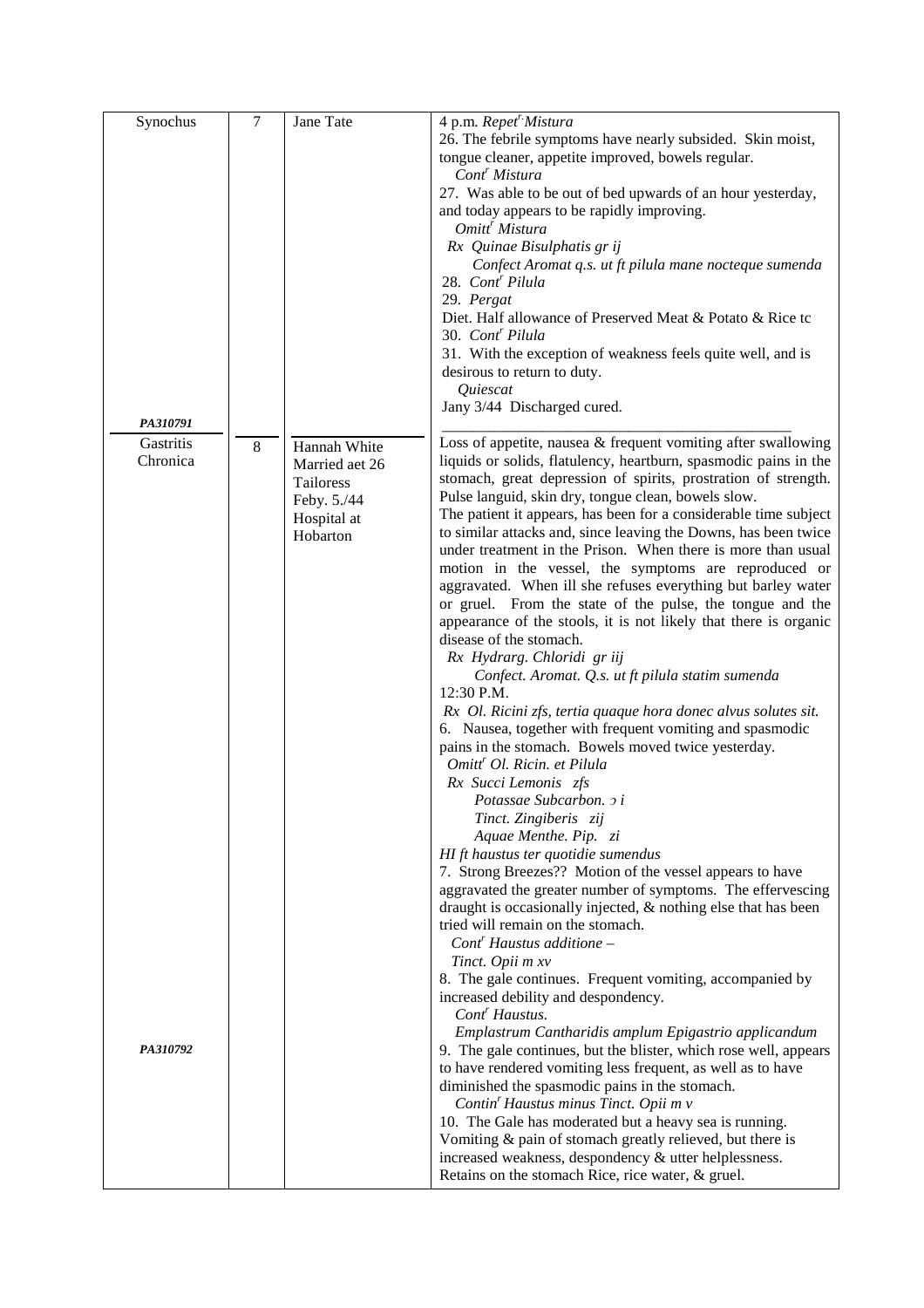| Gastritis | 8 | Hannah White | Bowels confined,                                                |
|-----------|---|--------------|-----------------------------------------------------------------|
| Chronica  |   |              | Omitt <sup>r</sup> Haustus                                      |
|           |   |              | Rx Magnes. Carbonatis zfs                                       |
|           |   |              | Rhei Rad. Pulv. xi                                              |
|           |   |              | Zingiberis R. Pulv. gr v                                        |
|           |   |              | HI ft pulvis tertia quaque hora sumendus donec alvus            |
|           |   |              | respondent, nil non pro re nata ad hibendus                     |
|           |   |              | 11. The Bowels have not been opened, she feels much better.     |
|           |   |              | Repet <sup>r</sup> Pulv. ut supra prescripta                    |
|           |   |              | 12. Bowels open. Vomiting has subsided and the sporadic         |
|           |   |              |                                                                 |
|           |   |              | pain in the stomach is less frequent and severe, appetite       |
|           |   |              | improves.<br>Omit <sup>r</sup> Pulv. Rhei Co.                   |
|           |   |              |                                                                 |
|           |   |              | Rx. Acid. Sulph. Dilute m x                                     |
|           |   |              | Aquae Purae<br>zί                                               |
|           |   |              | HI ft Haustus ter quotidie sumendus                             |
|           |   |              | 13. Improving slowly.                                           |
|           |   |              | Cont <sup>r</sup> Haustus                                       |
|           |   |              | 14. Pergat                                                      |
|           |   |              | 15. Perstit                                                     |
|           |   |              | 16. Weakness and the want of appetite are the prominent         |
|           |   |              | symptoms. The bowels are kept open by means of Pulv. Rhei       |
|           |   |              | Co.                                                             |
|           |   |              | Omitt <sup>r</sup> Haustus                                      |
|           |   |              | Rx. Quinae Bisulphatis gr ij                                    |
|           |   |              | Confect. Aromat. q.s.                                           |
|           |   |              | ut ft Pilula ter in die sumenda                                 |
|           |   |              | 18. The symptoms are all very much relieved, but there is still |
|           |   |              | considerable debility & little inclination for anything save    |
|           |   |              | Sago Rice, & a small quantity of Port Wine. Bowels regular.     |
|           |   |              | Cont <sup>r</sup> Pilul. Quinae Bisulphate                      |
|           |   |              | 20. Pergat                                                      |
|           |   |              | 22. Perstit                                                     |
|           |   |              | 24. Ut heri                                                     |
| PA310793  |   |              | 26. Is out of bed daily and able, now & then, to walk across    |
|           |   |              | the Hospital. Diet. Half allowance of Preserved meat &          |
|           |   |              | Potato, & three glasses of Port Wine daily.                     |
|           |   |              | Cont <sup>r</sup> Quinae Bisulph.                               |
|           |   |              | 28. Continues slowly to improve. Has not vomited for a          |
|           |   |              | considerable time, and the sporadic pains in the stomach have   |
|           |   |              | disappeared. Pulse, soft and languid, skin dry, tongue clean,   |
|           |   |              | bowels kept regular by mans of the compound Powder of Rhei      |
|           |   |              | barb, which answers the purpose better than any other aperient  |
|           |   |              | that has been tried.                                            |
|           |   |              | Cont <sup>r</sup> Quinea Bisulph.                               |
|           |   |              | March 1. Pergat                                                 |
|           |   |              | 2. Perstit                                                      |
|           |   |              | 3. Strong breezes? and a high sea. The vomiting has returned,   |
|           |   |              | but neither as frequent nor severe as formerly. The spasmodic   |
|           |   |              | pains in the stomach are again troublesome.                     |
|           |   |              | Omittr. Pil. Quinae Bisulph.                                    |
|           |   |              | Repet <sup>r</sup> Haustus Effervescens                         |
|           |   |              | Emplastrium Cantharidis amplum Epigaster applicandum -          |
|           |   |              | Omitt <sup>r</sup> Vin. Rub.                                    |
|           |   |              | 4. Continr Haustus                                              |
|           |   |              |                                                                 |
|           |   |              | 5. Pergat<br>6. Perstit                                         |
|           |   |              |                                                                 |
|           |   |              | 8. The vomiting has again subsided, and the pain in the         |
|           |   |              | stomach is less troublesome. Omitt <sup>r</sup> Haustus         |
|           |   |              |                                                                 |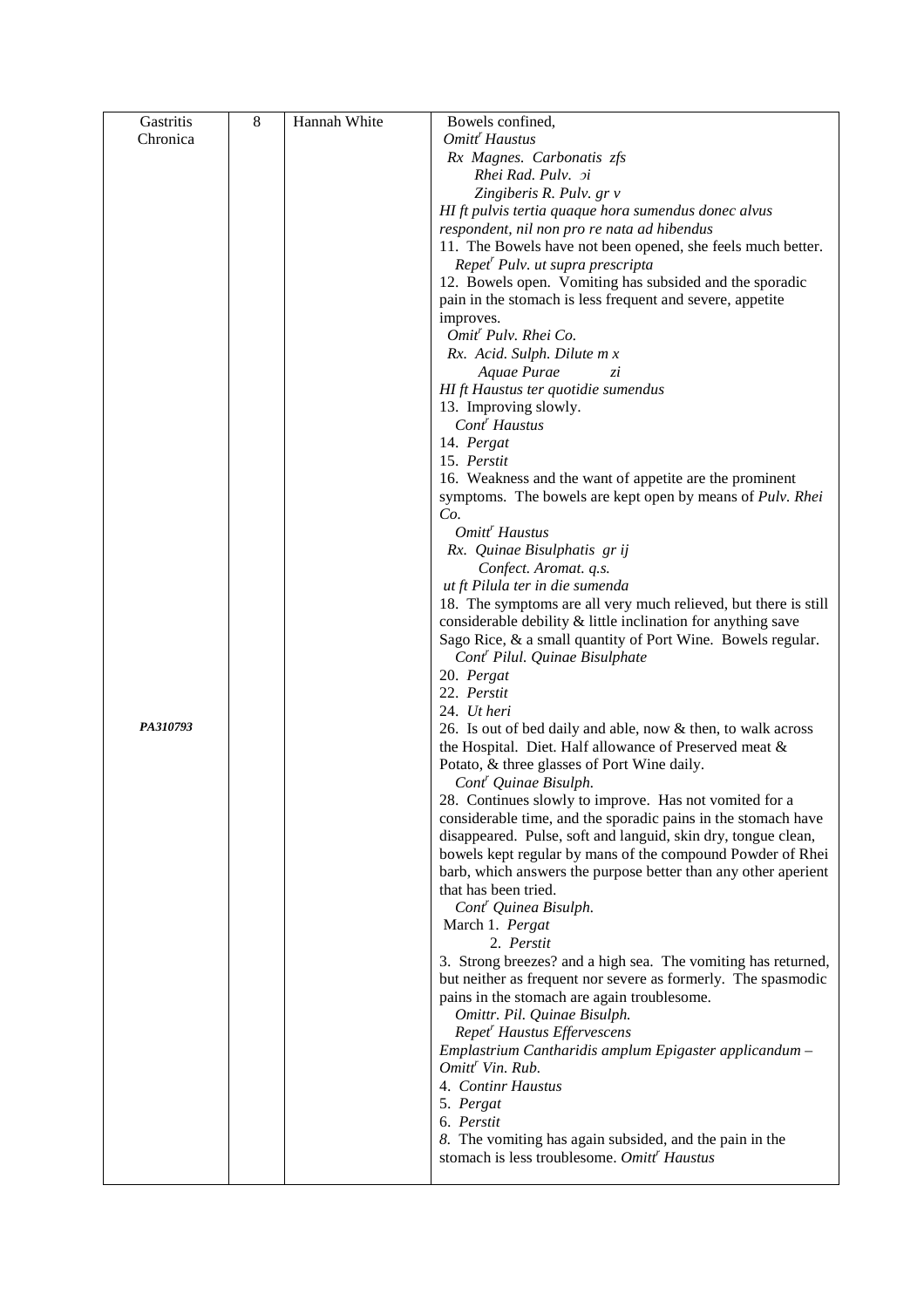| Gastritis | $\overline{8}$ | Hannah White                    | Repet <sup>r</sup> Pulv. Rhei Co. p.r.n.                                |  |  |  |  |  |  |
|-----------|----------------|---------------------------------|-------------------------------------------------------------------------|--|--|--|--|--|--|
| Chronica  |                |                                 | Acid. Sulph. Dilute. m x<br>Rx.                                         |  |  |  |  |  |  |
|           |                |                                 | Aquae Purae<br>zifs                                                     |  |  |  |  |  |  |
|           |                |                                 | Hi ft Haustus ter in die sumendus. Diet Rice Soup tc.                   |  |  |  |  |  |  |
|           |                |                                 | 10. Contin <sup>'</sup> Haustus                                         |  |  |  |  |  |  |
|           |                |                                 | 12. Pergat                                                              |  |  |  |  |  |  |
|           |                |                                 | 14. Perstit                                                             |  |  |  |  |  |  |
|           |                |                                 |                                                                         |  |  |  |  |  |  |
|           |                |                                 | 16. Is able to sit up $\&$ sew in bed, but complains, at the same       |  |  |  |  |  |  |
|           |                |                                 | time, of weakness and loss of appetite.                                 |  |  |  |  |  |  |
|           |                |                                 | Omitt <sup>r</sup> Haustus Acid. Sulph. dilut.                          |  |  |  |  |  |  |
|           |                |                                 | Repet <sup>r</sup> Pil. Quinae Bisulphatis et Vin. Rub. ut antea -      |  |  |  |  |  |  |
|           |                |                                 | 18. Cont <sup>r</sup> Pilula Quinae tc.                                 |  |  |  |  |  |  |
|           |                |                                 | 20. Sits up and sews the greater part of the day $\&$ is able to        |  |  |  |  |  |  |
|           |                |                                 | walk across the Hospital with a little assistance. Spasmodic            |  |  |  |  |  |  |
|           |                |                                 | pain of stomach has subsided. Diet. Half allowance of                   |  |  |  |  |  |  |
|           |                |                                 | Preserved Meats & potato.                                               |  |  |  |  |  |  |
| PA310794  |                |                                 | Cont <sup>r</sup> Pulv. Quinea Bisulphat. et Vin. Rub.                  |  |  |  |  |  |  |
|           |                |                                 | 22. Cont <sup>r</sup> Quinea Bisulph.                                   |  |  |  |  |  |  |
|           |                |                                 | 24. Pergat                                                              |  |  |  |  |  |  |
|           |                |                                 | 26. Pestit                                                              |  |  |  |  |  |  |
|           |                |                                 | 28. About noon yesterday it commenced blowing a Gale. The               |  |  |  |  |  |  |
|           |                |                                 | vomiting and the spasmodic pain in the stomach, almost                  |  |  |  |  |  |  |
|           |                |                                 |                                                                         |  |  |  |  |  |  |
|           |                |                                 | immediately returned, the symptoms, however, than                       |  |  |  |  |  |  |
|           |                |                                 | formerly.(word left out?).                                              |  |  |  |  |  |  |
|           |                |                                 | Omitt <sup>r</sup> Pil. Quinea Bisulph. Vinum tc. Diet. Sago, Rice, tc. |  |  |  |  |  |  |
|           |                |                                 | Repet <sup>r</sup> Haust. & effervescum?                                |  |  |  |  |  |  |
|           |                |                                 | 29. Cont <sup>r</sup> Haustus.                                          |  |  |  |  |  |  |
|           |                |                                 | 30. Pergat                                                              |  |  |  |  |  |  |
|           |                |                                 | 31. Perstit                                                             |  |  |  |  |  |  |
|           |                |                                 | April 1. Although the motion today is greater than at any time          |  |  |  |  |  |  |
|           |                |                                 | during the Voyage, the patient is suffering less than on former         |  |  |  |  |  |  |
|           |                |                                 | occasions. A little wine to be given with the Sago or Rice.             |  |  |  |  |  |  |
|           |                |                                 | Cont <sup>r</sup> Haustus.                                              |  |  |  |  |  |  |
|           |                |                                 | 2. No vomiting to-day $&$ but little pain in the stomach. The           |  |  |  |  |  |  |
|           |                |                                 | prominent symptoms are weakness & depression of spirits.                |  |  |  |  |  |  |
|           |                |                                 | 5. Discharged to Hospital at Hobart town                                |  |  |  |  |  |  |
|           |                |                                 |                                                                         |  |  |  |  |  |  |
| Diarrhoea |                |                                 |                                                                         |  |  |  |  |  |  |
|           | 9              | Ellen Tate                      | Frequent liquid evacuations by stool, accompanied by                    |  |  |  |  |  |  |
|           |                | Single aet 20                   | flatulency, a sense of weight & uneasiness, & frequent griping          |  |  |  |  |  |  |
|           |                | Furrier                         | pains in the lower part of the abdomen. There is, at the same           |  |  |  |  |  |  |
|           |                | 18 Feb at Sea                   | time, an accumulation of fluid within the capsular ligament of          |  |  |  |  |  |  |
|           |                | Disch <sup>d</sup> <sup>d</sup> | the right knee.                                                         |  |  |  |  |  |  |
|           |                |                                 | Rx. Magnes Sulphat. Ziij                                                |  |  |  |  |  |  |
|           |                |                                 | Aquae Menthe. Pip. zifs                                                 |  |  |  |  |  |  |
|           |                |                                 | solvi. ft Haustus statim sumendus                                       |  |  |  |  |  |  |
|           |                |                                 | Rx. Specici pro Confectione Opii gr xv in pauxillo decocti.             |  |  |  |  |  |  |
|           |                |                                 | Hordie hora somni sumend.-                                              |  |  |  |  |  |  |
|           |                |                                 | Diet. Rice, Sago, Preserved Potato tc.                                  |  |  |  |  |  |  |
|           |                |                                 | 19. The frequent discharges by stool, and the griping pains are         |  |  |  |  |  |  |
|           |                |                                 | unabated.                                                               |  |  |  |  |  |  |
|           |                |                                 | Rx. Mistura Cretae<br>zifs                                              |  |  |  |  |  |  |
|           |                |                                 | Tinct. Catechu                                                          |  |  |  |  |  |  |
|           |                |                                 | zii                                                                     |  |  |  |  |  |  |
|           |                |                                 | Tinct. Opii aa                                                          |  |  |  |  |  |  |
|           |                |                                 | HI ft Mistura cujus sumat cochlearia ij amplum tertia quaque            |  |  |  |  |  |  |
|           |                |                                 | hora                                                                    |  |  |  |  |  |  |
|           |                |                                 | 20. The discharges by stool are less frequent, and the griping          |  |  |  |  |  |  |
| PA310795  |                |                                 | pains have abated. Cont <sup>r</sup> Mistura Cretae                     |  |  |  |  |  |  |
|           |                |                                 | Emplastrum Cantharidis amplum Genu dextra applicandum                   |  |  |  |  |  |  |
|           |                |                                 | 21. The looseness and the griping pains gradually subside.              |  |  |  |  |  |  |
|           |                |                                 | Blister on knee was well & discharges serum freely.                     |  |  |  |  |  |  |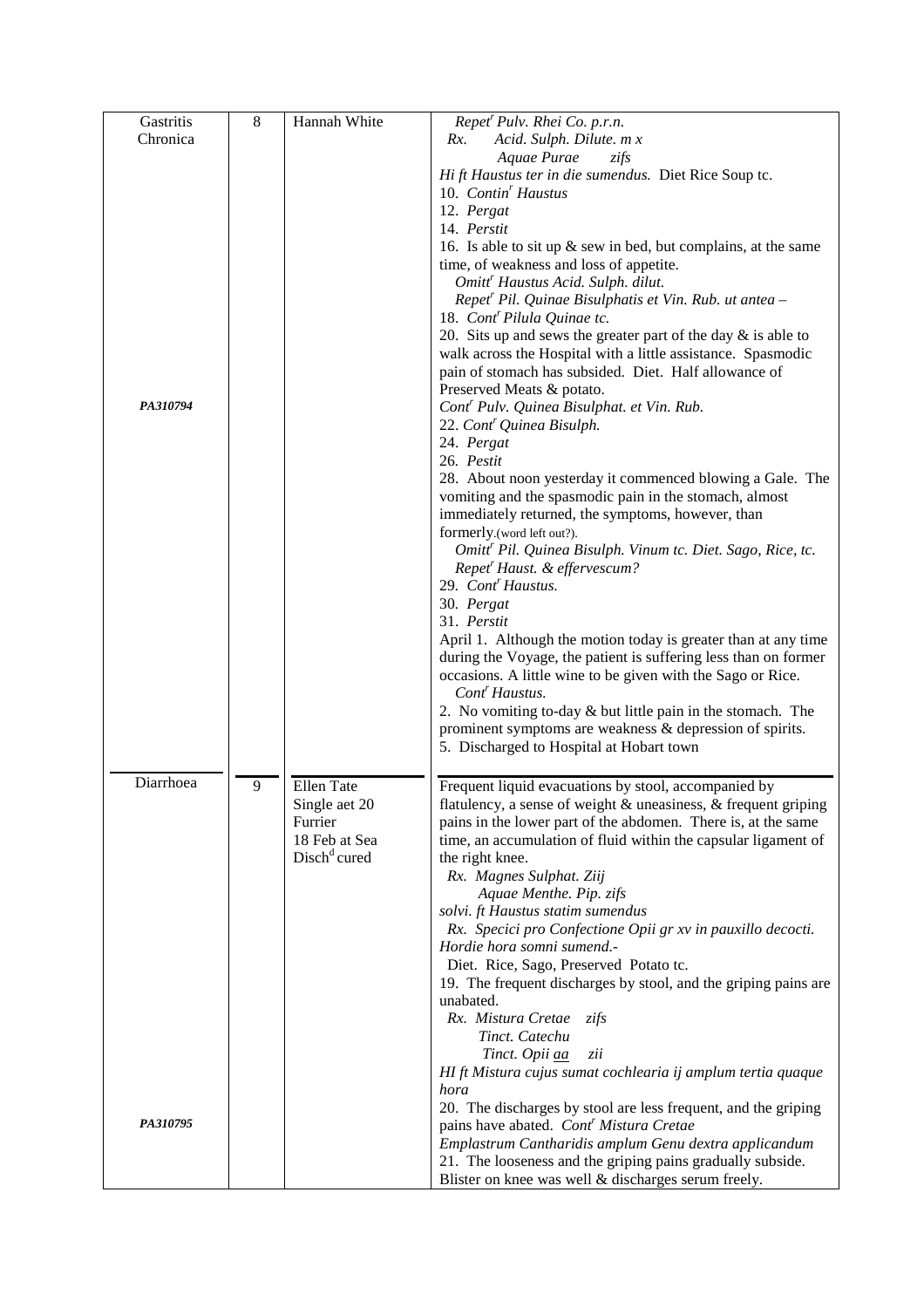| Diarrhoea | 9  | Ellen Tate     | Sumat Mistura Cretae cochleare i tertia horis                                                                                    |
|-----------|----|----------------|----------------------------------------------------------------------------------------------------------------------------------|
|           |    |                | 22. Cont <sup>r</sup> Mistura Cretae                                                                                             |
|           |    |                | 23. Pergat                                                                                                                       |
|           |    |                | 24. Perstit                                                                                                                      |
|           |    |                | 25. Ut heri                                                                                                                      |
|           |    |                | 26. Discharges by stool natural in appearance and                                                                                |
|           |    |                | consistency. The swelling of the knee joint has nearly                                                                           |
|           |    |                | subsided.                                                                                                                        |
|           |    |                | Omitt <sup>r</sup> Mist. Cretae.                                                                                                 |
|           |    |                | Rx. Infus Rad. Gentianae ziij                                                                                                    |
|           |    |                | Aurantii Ex. Zij                                                                                                                 |
|           |    |                | Tinct. Cinnam. Co. zi                                                                                                            |
|           |    |                | Hi ft Mistura cujus capiat zi ter in die                                                                                         |
|           |    |                | 28. Nearly well                                                                                                                  |
|           |    |                | Contin <sup>r</sup> Mistura                                                                                                      |
|           |    |                | March 1 Discharged cured                                                                                                         |
|           |    |                |                                                                                                                                  |
| Amourosis | 10 | M.A. McDonald  | At the usual hour for seeing the sick this morning, McDonald                                                                     |
|           |    | Single aet 15  | was led into the Hospital by one of her messmates, labouring                                                                     |
|           |    | Hawker         | under a sudden attack of dimness of sight, amounting to                                                                          |
|           |    | 21 Feby at Sea | almost total blindness. The patient is one of the best behaved,                                                                  |
|           |    | Discharged     | and most attentive of the schoolgirls. She is at school five                                                                     |
|           |    |                | hours every day on the Poop, and is often unavoidably                                                                            |
|           |    |                | exposed, when reading or writing, to the glare of the Sun. For                                                                   |
|           |    |                | two or three days past she has been subject to slight headache,                                                                  |
|           |    |                | but she was not aware till this morning at daylight, that her<br>eyes were, in any way, affected. The pupil is dilated, and of a |
|           |    |                | nebulous appearance, and is not affected by exposure to a                                                                        |
|           |    |                | strong light. There is a sense of fullness in the eyeball, pain $\&$                                                             |
| PA310796  |    |                | throbbing of the temples, together with the appearance of                                                                        |
|           |    |                | ?Motes/Blots? floating before the eyes. Bowels slow, pulse                                                                       |
|           |    |                | and the functions natural.                                                                                                       |
|           |    |                | Rx Ipecac. R. Pulv. gr xv                                                                                                        |
|           |    |                | Antim. Potass. tartrat. Gr i                                                                                                     |
|           |    |                | HI ft pulvis emiticus statim sumendus                                                                                            |
|           |    |                | Rx. Extract. Col. Co. zi                                                                                                         |
|           |    |                | Hydrarg. Chloridi gr xij                                                                                                         |
|           |    |                | Ol. Menthe. Pip. m iij                                                                                                           |
|           |    |                | HI ft massa in pilulas xij dividenda. capiat ij hora decubitus                                                                   |
|           |    |                | Rx. Solut. Magnes. Sulph. c Ant. Potass. tart. Zi                                                                                |
|           |    |                | Primo mane sequenti sumendum.                                                                                                    |
|           |    |                | 22. Repet <sup>r</sup> Pil. Col. Co. et Solut. Magnes. Sulphat. ut supra                                                         |
|           |    |                | 23. The patient is totally blind, and the pupil is not affected by                                                               |
|           |    |                | the action of the strongest light. One of her messmates is                                                                       |
|           |    |                | excused from every other duty and is constantly in attendance                                                                    |
|           |    |                | for the purpose of leading her about the vessel tc. The bowels                                                                   |
|           |    |                | have been freely moved.                                                                                                          |
|           |    |                | Emplastrum Cantharidis tempore utroque applicandum.                                                                              |
|           |    |                | Rx. Pil. Hydrarg – gr v ft pilula omni nocte sumenda                                                                             |
|           |    |                | Rx. Collyrii Zinci. Sulph. m ij ter de attend?                                                                                   |
|           |    |                | 24. Free discharge of serum from the temples. Cont <sup>r</sup> Pilul                                                            |
|           |    |                | Hydrarg.                                                                                                                         |
|           |    |                | 25. Pergat                                                                                                                       |
|           |    |                | 26. Perstit                                                                                                                      |
|           |    |                | 27. Eyesight as above, the slight headache has disappeared as                                                                    |
|           |    |                | well as the tension of the eyeballs.<br>Contin <sup>'</sup> Pilula                                                               |
|           |    |                | 28. Pergat                                                                                                                       |
|           |    |                | 29. Perstit                                                                                                                      |
|           |    |                | March 1 Ut heri                                                                                                                  |
|           |    |                |                                                                                                                                  |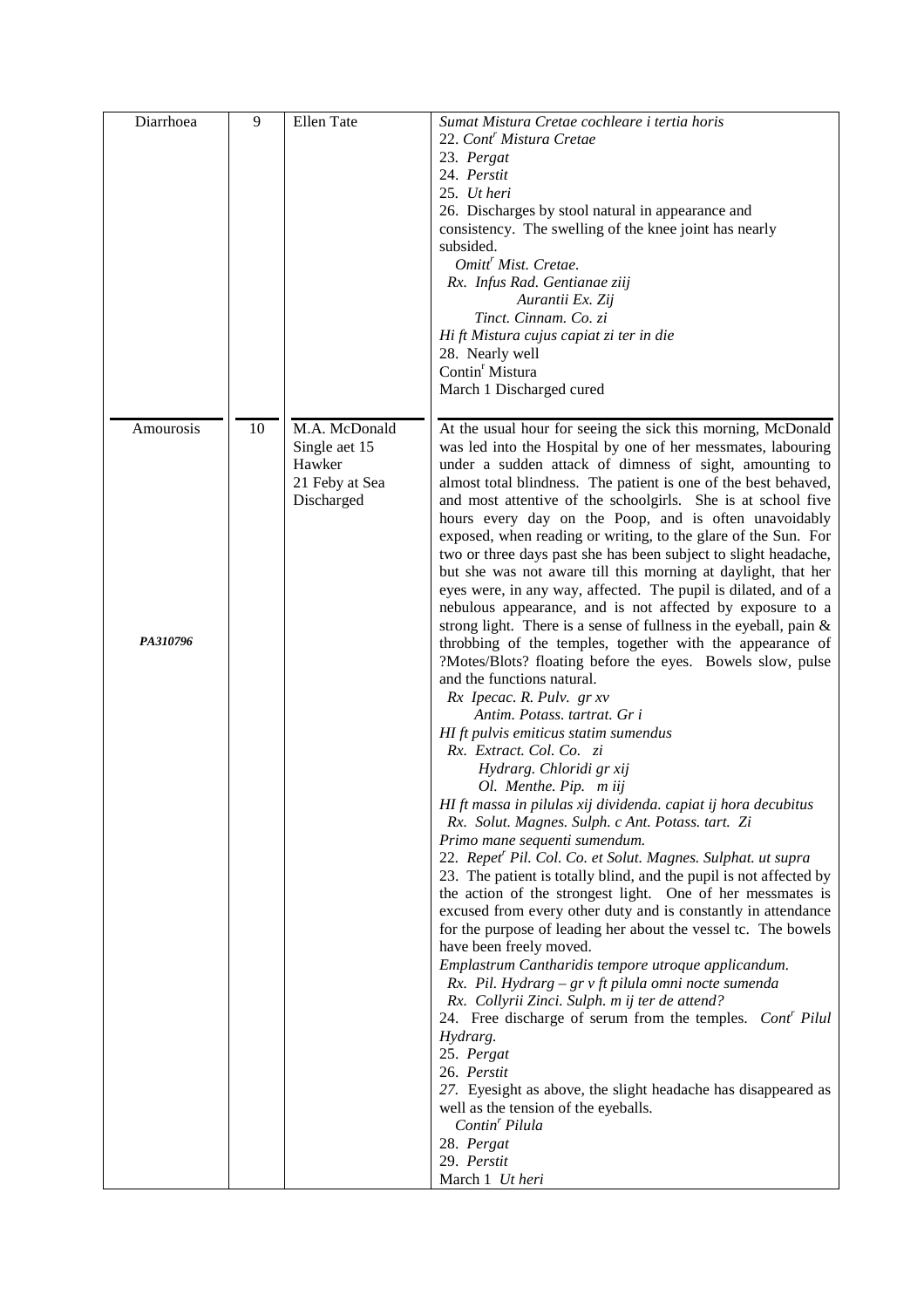| Amourosis | 10 | M.A. McDonald | The mouth is slightly sore Omitt <sup>r</sup> Pilul. Hydrarg.<br>2.                             |
|-----------|----|---------------|-------------------------------------------------------------------------------------------------|
|           |    |               | Repetatur Emplastrum Cantharidis temporitus, nil non, pone                                      |
|           |    |               | ames                                                                                            |
|           |    |               | 3. Mouth more affected. Blisters were well. Sight as before.                                    |
|           |    |               | Rx. Magnes. Sulphat. zij                                                                        |
|           |    |               | mane nocteque sumend.                                                                           |
|           |    |               | 5. Quiescat                                                                                     |
|           |    |               | 4. Ut heri<br>5. Ut antea                                                                       |
|           |    |               | 6. Mouth continues sore                                                                         |
|           |    |               | Quiescat                                                                                        |
|           |    |               | 7. Ut heri                                                                                      |
|           |    |               | 8. Gums less affected. Patient continues quite blind. No                                        |
|           |    |               | change in appearance of the eye. Blistered parts on the                                         |
|           |    |               | temples, & behind the ears nearly healed. Bowels open.                                          |
|           |    |               | Quiescat                                                                                        |
|           |    |               | 10. Mouth nearly well. Blistered parts healed                                                   |
|           |    |               | Quiescat                                                                                        |
|           |    |               | 14. Mouth well. Appetite improved. General health good.                                         |
|           |    |               | Eye as above. Bowels regular.                                                                   |
|           |    |               | Rx. Hydrarg Chloridi gr xxiv                                                                    |
|           |    |               | Confect. Aromat. q.s. ut ft massa in pilulas xij                                                |
|           |    |               | dividenda. Sumat i omni nocte.                                                                  |
|           |    |               | Emplastria Cantharidis temporibus et pone ames ut antea,<br>applicanda.                         |
|           |    |               | 15. The four small blisters rose well. Cont <sup>r</sup> Pilula                                 |
|           |    |               | 17. Pergat                                                                                      |
|           |    |               | 19. Perstit                                                                                     |
|           |    |               | 21. Ut heri                                                                                     |
|           |    |               | 23. Blistered parts healed. Cont <sup>r</sup> Pilula                                            |
|           |    |               | 24. No return of headache, pain & sense of fullness of the                                      |
|           |    |               | eyeballs, or throbbing of the temples. Mouth sore.<br>Omitt <sup>r</sup> Pilula                 |
|           |    |               | 25. Mouth sore, breath highly tainted, without salivation.                                      |
|           |    |               | Quiescat                                                                                        |
|           |    |               | 27. Before the Prison door was opened this morning at the                                       |
|           |    |               | usual hour, information was sent to me from the Hospital that                                   |
|           |    |               | McDonald could see indistinctly. On going below, soon                                           |
|           |    |               | afterwards, I found no alteration in the appearance of the eye,                                 |
|           |    |               | and although she could not see sufficiently well to move or                                     |
|           |    |               | sew, she had no difficulty in distinguishing the different                                      |
|           |    |               | inmates of the Hospital.                                                                        |
|           |    |               | Quiescat                                                                                        |
|           |    |               | 28. Since yesterday the eye sight is slightly improved. Mouth<br>still sore without salivation. |
|           |    |               | Sumat Magnescia Sulphatis zi mane nocteque                                                      |
| PA 310798 |    |               | 29. The eyesight is daily improving. Quiescat                                                   |
|           |    |               | 31. When visited this morning, she was sitting up in bed                                        |
|           |    |               | employed sewing. Mouth less sore. Appetite good. Bowels                                         |
|           |    |               | regular.                                                                                        |
|           |    |               | Quiescat                                                                                        |
|           |    |               | 2. April. The Patient can now read $\&$ sew nearly as well as                                   |
|           |    |               | before, the recent deprivation of sight, and her general                                        |
|           |    |               | continues good. As the vessel came to anchor this day, off                                      |
|           |    |               | Hobart Town, she is put off the Sick List, but directed to                                      |
|           |    |               | sleep in the Hospital till the day of debarkation of the                                        |
|           |    |               | Prisoners.                                                                                      |
|           |    |               |                                                                                                 |
|           |    |               |                                                                                                 |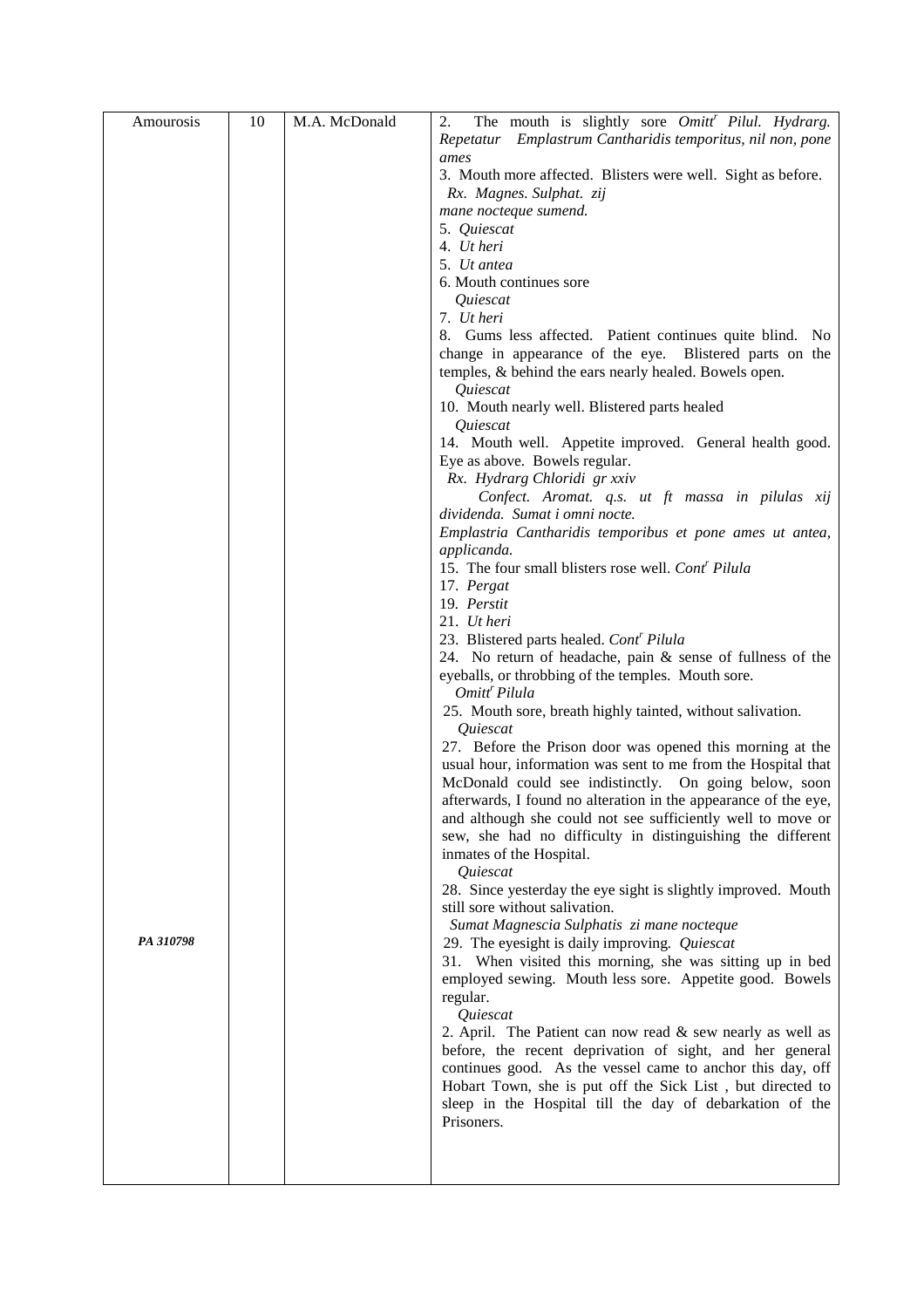| Diarrhoea | 11 | Hannah Harley      | Frequent discharges of bloody matter by stool, accompanied                                                                |
|-----------|----|--------------------|---------------------------------------------------------------------------------------------------------------------------|
|           |    | aetates 24 Single  | by occasional pains, together with a sense of weight &                                                                    |
|           |    | Servant            | uneasiness in the lower belly, nausea, vomiting, great                                                                    |
|           |    | March 23           | depression of spirits, emaciation & debility, exsanguineous                                                               |
|           |    | at Sea             | countenance, thirst, dry & harsh skin, Pulse quick & small.                                                               |
|           |    | Discharged to      | The Patient during the preceding part of the voyage had two                                                               |
|           |    | Hospital at Hobart | slight attacks of Diarrhoea, both of which readily yielded to                                                             |
|           |    | Town               | the usual treatment. It appears she had also two attacks of the                                                           |
|           |    |                    | same complaint in Millbank Prison, as well as a severe &                                                                  |
|           |    |                    | protracted one in Shrewsbury Jail. The principal Medicines                                                                |
|           |    |                    | required for the treatment of this complaint were expended<br>some time ago and the third half pint of Tincture of Opium, |
|           |    |                    | made on board, is now in use.                                                                                             |
|           |    |                    | Rx. Ipecac R. Pulv. <i>pi</i>                                                                                             |
|           |    |                    | Ant. Potass. $-tartrat - gr i$                                                                                            |
|           |    |                    | HI ft pulv. emeticus s.s.                                                                                                 |
|           |    |                    | 24. Symptoms as above continue unabated. Diet. Rice, Sago,                                                                |
|           |    |                    | plain soup.                                                                                                               |
|           |    |                    | Rx. Olei Ricini zfs statim sumendus                                                                                       |
|           |    |                    | 4 P.M.                                                                                                                    |
|           |    |                    | Rx Tinctura Opii zij                                                                                                      |
|           |    |                    | Infus. Sim. Lini. zviij<br>Mistura de qua sumentur cochlearia dua secunda quaque                                          |
|           |    |                    | hora                                                                                                                      |
|           |    |                    | 25. Bloody discharges continue, complete loss of appetite,                                                                |
|           |    |                    | increased anxiety, depression of spirits, and emaciation.                                                                 |
|           |    |                    | Countenance sallow & sunken. Occasional delirium during                                                                   |
|           |    |                    | the night, tendency to involuntary evacuations. Two sets of                                                               |
|           |    |                    | bedding are employed, parts of which are always being                                                                     |
|           |    |                    | washed or aired. Felt greatly refreshed by a warm Salt Water                                                              |
|           |    |                    | Bath this morning which is ordered to be continued morning                                                                |
|           |    |                    | $&$ evening.                                                                                                              |
|           |    |                    | Cont <sup>r</sup> Mistura                                                                                                 |
|           |    |                    | R. Tincture Opii m. xxx<br>Aquae Menth. pip. zi                                                                           |
|           |    |                    | HI ft Haustus hora decubitus sumendus.                                                                                    |
|           |    |                    | 26. Low muttering delirium at intervals during the night.                                                                 |
|           |    |                    | Continues to feel revived by the warm Bath. Thinks she feels                                                              |
|           |    |                    | somewhat better, but the debility and sense of sinking are still                                                          |
|           |    |                    | very distressing. There is not any perceptible difference in the                                                          |
|           |    |                    | frequency or appearance of the stools. Pulse quick & small.                                                               |
|           |    |                    | Continuentur Mistura Haustus et Balneum Calidum                                                                           |
|           |    |                    | 27. Passed a tolerably good night without delirium. Stools                                                                |
|           |    |                    | less frequent, skin moist, thirst less urgent, pulse softer $\&$ less                                                     |
|           |    |                    | frequent. Drinks freely rice or barley water which is<br>abundantly supplied.                                             |
|           |    |                    | Cont <sup>r</sup> Omnia                                                                                                   |
|           |    |                    | 28. Pergat                                                                                                                |
|           |    |                    | 29. Slept the greater part of the night, and this morning is                                                              |
|           |    |                    | evidently better. Stools less frequent & offensive. Appetite                                                              |
|           |    |                    | improved, skin moist, thirst less troublesome, no nausea                                                                  |
|           |    |                    | sickness or vomiting. The warm Bath to be continued once                                                                  |
|           |    |                    | daily.                                                                                                                    |
|           |    |                    | Cont <sup>r</sup> Haustus et Mistura                                                                                      |
|           |    |                    | 30. Passed a good night and today complains only of the                                                                   |
|           |    |                    | weakness. To have a little soup made of Preserved Mutton,<br>and one glass of Port Wine daily. The stools are less bloody |
|           |    |                    | and begin to assume a more natural appearance in colour &                                                                 |
|           |    |                    | consistence.                                                                                                              |
|           |    |                    | Omitt <sup>r</sup> Haustus, Cont <sup>r</sup> Mistura tertia quaque hora                                                  |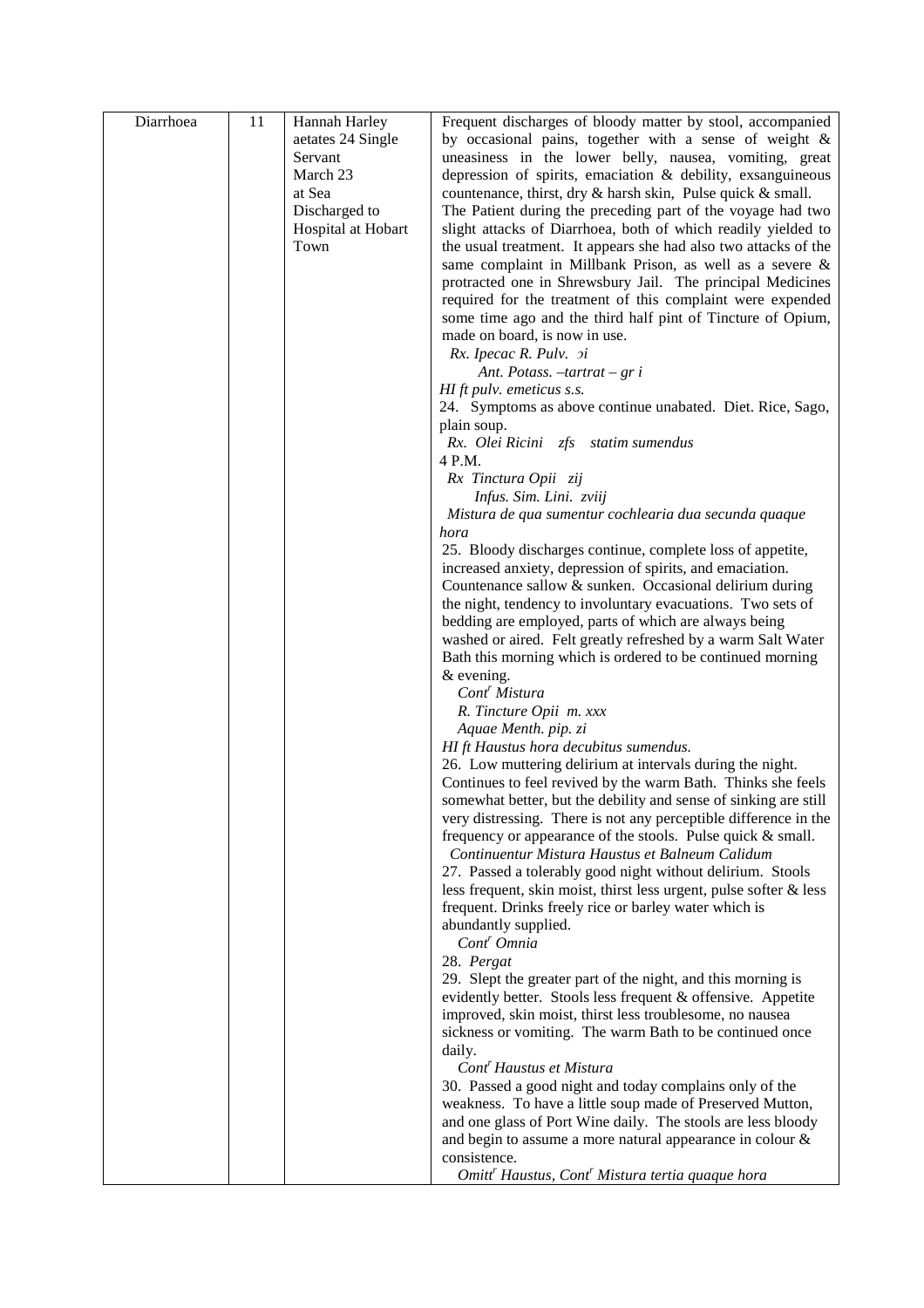| Diarrhoea | $11\,$ | Hannah Harley | 31. Rested well during the night. Appetite improving daily.         |
|-----------|--------|---------------|---------------------------------------------------------------------|
|           |        |               | Stools slightly tinged with blood, less frequent & otherwise        |
|           |        |               | more natural in appearance.                                         |
|           |        |               | Omitt <sup>r</sup> Balneum Calidum                                  |
|           |        |               | Cont <sup>r</sup> Mistura                                           |
|           |        |               | 1. April. Sleeps well. Appetite improving, continues to gain        |
|           |        |               | strength daily, and is able to sit up occasionally in bed.          |
|           |        |               | Contr Mistura                                                       |
|           |        |               | 2. Pergat                                                           |
|           |        |               | 3. The vessel anchored off Hobart Town a little after noon          |
|           |        |               | yesterday. The Patient requested & highly relished soft bread       |
|           |        |               | & milk. Sits up during the day, $\&$ is able with assistance to     |
|           |        |               | walk across the Hospital.<br>5. Discharged to Hospital Hobart Town. |
|           |        |               |                                                                     |
|           |        |               |                                                                     |
|           |        |               |                                                                     |
|           |        |               |                                                                     |
|           |        |               | $\mathbf I$                                                         |
|           |        |               |                                                                     |
|           |        |               |                                                                     |
|           |        |               |                                                                     |
|           |        |               |                                                                     |
|           |        |               |                                                                     |
|           |        |               |                                                                     |
|           |        |               |                                                                     |
|           |        |               |                                                                     |
|           |        |               |                                                                     |
|           |        |               |                                                                     |
|           |        |               |                                                                     |
|           |        |               |                                                                     |
|           |        |               |                                                                     |
|           |        |               |                                                                     |
|           |        |               |                                                                     |
|           |        |               |                                                                     |
|           |        |               |                                                                     |
|           |        |               |                                                                     |
|           |        |               |                                                                     |
|           |        |               |                                                                     |
|           |        |               |                                                                     |
|           |        |               |                                                                     |
|           |        |               |                                                                     |
|           |        |               |                                                                     |
|           |        |               |                                                                     |
|           |        |               |                                                                     |
|           |        |               |                                                                     |
|           |        |               |                                                                     |
|           |        |               |                                                                     |
|           |        |               |                                                                     |
|           |        |               |                                                                     |
|           |        |               |                                                                     |
|           |        |               |                                                                     |
|           |        |               |                                                                     |
|           |        |               |                                                                     |
|           |        |               |                                                                     |
|           |        |               |                                                                     |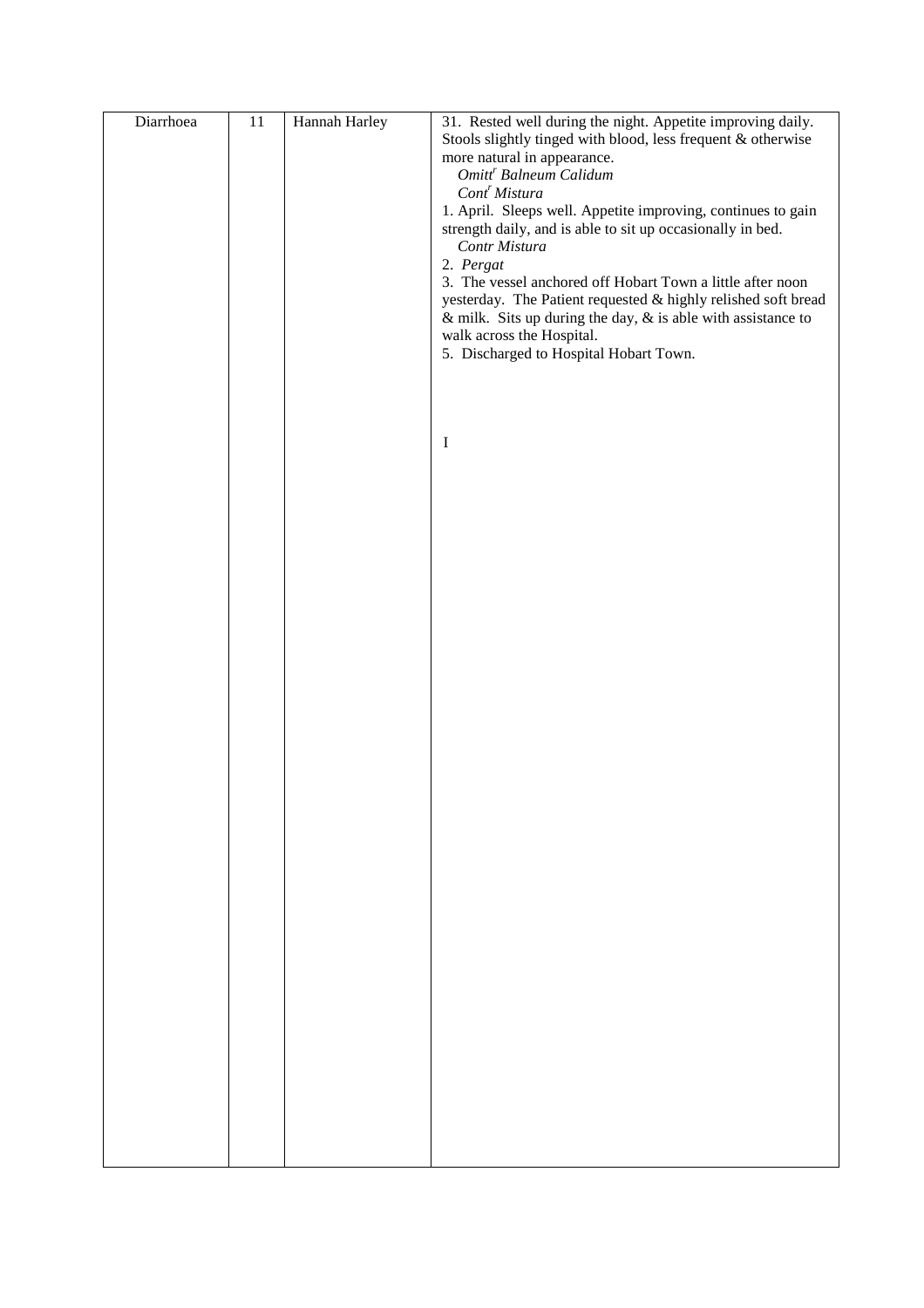### **A Nosological Synopsis of the Sick Book kept during the Period of this Journal, in conformity with the 30th Article of the Surgeons' Instructions.**

|                                                  | <b>Numbers</b> |                       |                         |               |           |           |                                                         |
|--------------------------------------------------|----------------|-----------------------|-------------------------|---------------|-----------|-----------|---------------------------------------------------------|
| <b>Diseases</b><br><b>Nosologically arranged</b> | <b>Total</b>   | Discharged to<br>Duty | Sent to the<br>Hospital | Died on board | Invalided | Remaining | Nos. of such Cases<br>as are detailed in<br>the Journal |
| Pyrexiae                                         |                |                       |                         |               |           |           |                                                         |
| Ord. I. Febres.                                  |                |                       |                         |               |           |           |                                                         |
| Internulleates Quotutiana                        |                |                       |                         |               |           |           |                                                         |
| Tertiana                                         |                |                       |                         |               |           |           |                                                         |
| Continua Synochus                                | $\overline{2}$ | $\overline{2}$        |                         |               |           |           | $\overline{2}$                                          |
| Typhus                                           |                |                       |                         |               |           |           |                                                         |
| Ord. II. Phlegmasiae.                            |                |                       |                         |               |           |           |                                                         |
| Phlogosis                                        |                |                       |                         |               |           |           |                                                         |
| Pneumonia                                        |                |                       |                         |               |           |           |                                                         |
| Rheumatismus                                     | $\overline{2}$ | 1                     |                         |               |           |           | 1                                                       |
| Cynanche                                         |                |                       |                         |               |           |           |                                                         |
| <b>Bronchitis</b>                                |                |                       |                         |               |           |           |                                                         |
| Opthalmia                                        |                |                       |                         |               |           |           |                                                         |
| Gastrict. Chr.                                   | $\mathbf 1$    |                       | $\mathbf{1}$            |               |           |           | 1                                                       |
| Hepat. Chr.                                      | $\mathbf{1}$   | $\mathbf{1}$          |                         |               |           |           | 1                                                       |
| Ord. III. Exanthemata.                           |                |                       |                         |               |           |           |                                                         |
| Variola                                          |                |                       |                         |               |           |           |                                                         |
| Rubeola                                          |                |                       |                         |               |           |           |                                                         |
| Erysipelas                                       |                |                       |                         |               |           |           |                                                         |
| Vaccina                                          |                |                       |                         |               |           |           |                                                         |
| Ord. IV. Haemorrhagiae                           |                |                       |                         |               |           |           |                                                         |
| Haemoptysis                                      |                |                       |                         |               |           |           |                                                         |
| Phthisis incipiens<br>Phthisis cosfirmata        |                |                       |                         |               |           |           |                                                         |
|                                                  |                |                       |                         |               |           |           |                                                         |
| Ord. V. Profluvia.                               |                |                       |                         |               |           |           |                                                         |
| Catarrhus                                        |                |                       |                         |               |           |           |                                                         |
| Dysenteria                                       |                |                       |                         |               |           |           |                                                         |
| Neuroses.                                        |                |                       |                         |               |           |           |                                                         |
| Ord. I. Comata.                                  |                |                       |                         |               |           |           |                                                         |
| Apoplexia                                        |                |                       |                         |               |           |           |                                                         |
| Ord. II. Adynamiae.                              |                |                       |                         |               |           |           |                                                         |
| Dyspepsia                                        | $\overline{4}$ | $\overline{4}$        |                         |               |           |           | $\sqrt{2}$                                              |
| Ord. III. Spasmi.                                |                |                       |                         |               |           |           |                                                         |
| Asthma                                           |                |                       |                         |               |           |           |                                                         |
| Diarrhoea                                        | $\overline{7}$ | 5                     | $\overline{2}$          |               |           |           | 3                                                       |
| Cohea                                            |                |                       |                         |               |           |           |                                                         |
| Ord. Iv. Vesaniae.                               |                |                       |                         |               |           |           |                                                         |
| Amentia                                          |                |                       |                         |               |           |           |                                                         |
| Mania                                            |                |                       |                         |               |           |           |                                                         |
| Cachexiae.                                       |                |                       |                         |               |           |           |                                                         |
| Ord. I. Marcores.                                |                |                       |                         |               |           |           |                                                         |
| Tabes                                            |                |                       |                         |               |           |           |                                                         |
| Ord. II. Intumescentiae.                         |                |                       |                         |               |           |           |                                                         |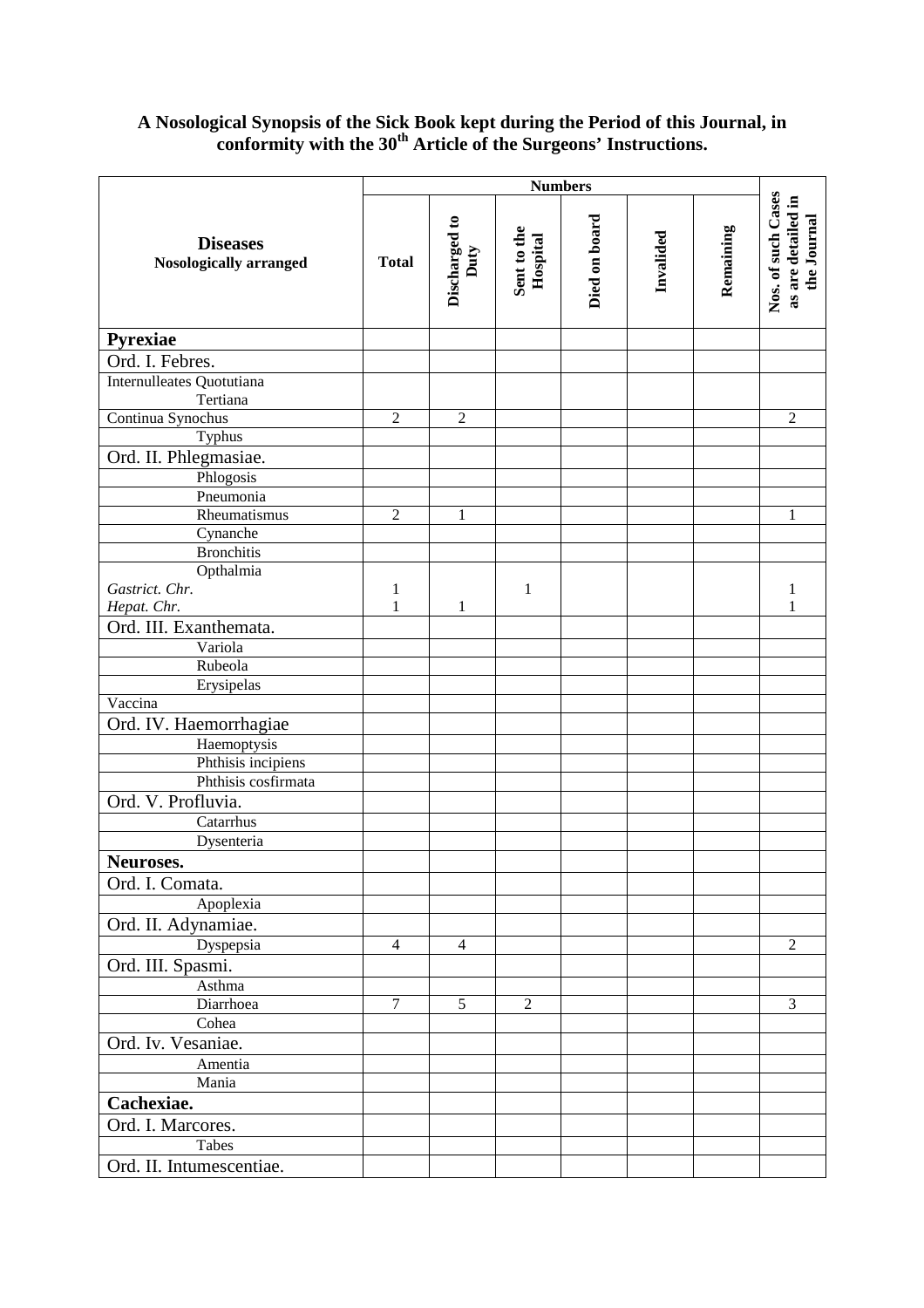| Anasarca                                                                                                   |   |   |  |  |  |  |   |
|------------------------------------------------------------------------------------------------------------|---|---|--|--|--|--|---|
| Ascites                                                                                                    |   |   |  |  |  |  |   |
| Hydrothorax                                                                                                |   |   |  |  |  |  |   |
| Hydrops Genu                                                                                               | 1 | 1 |  |  |  |  |   |
| Ord. III. Impetigines.                                                                                     |   |   |  |  |  |  |   |
| Syphilis                                                                                                   |   |   |  |  |  |  |   |
| Scrophula                                                                                                  |   |   |  |  |  |  |   |
| Icterus                                                                                                    |   |   |  |  |  |  |   |
| Scorbutus                                                                                                  |   |   |  |  |  |  |   |
| Locales.                                                                                                   |   |   |  |  |  |  |   |
| Ord. I. Dysaethesiae.                                                                                      |   |   |  |  |  |  |   |
| Amaurosis                                                                                                  | 1 | 1 |  |  |  |  | 1 |
| Ord. II. Dysorexiae.                                                                                       |   |   |  |  |  |  |   |
| Ord. III. Dyscinesiae.                                                                                     |   |   |  |  |  |  |   |
| Ord. IV. Apocenoses.                                                                                       |   |   |  |  |  |  |   |
| Gonorrhoea                                                                                                 |   |   |  |  |  |  |   |
| Ord. V. Epischeses                                                                                         |   |   |  |  |  |  |   |
| Ischuria                                                                                                   |   |   |  |  |  |  |   |
| Obstipatio                                                                                                 |   |   |  |  |  |  |   |
| Dysuria                                                                                                    |   |   |  |  |  |  |   |
| Ord. VI. Tumores.                                                                                          |   |   |  |  |  |  |   |
| Aneurisma                                                                                                  |   |   |  |  |  |  |   |
| Ord. VII. Ectopiae.                                                                                        |   |   |  |  |  |  |   |
| Hernia                                                                                                     |   |   |  |  |  |  |   |
| Prolapsus                                                                                                  |   |   |  |  |  |  |   |
| Luxatio                                                                                                    |   |   |  |  |  |  |   |
| Ord. VIII. Dialyses.                                                                                       |   |   |  |  |  |  |   |
| Vulnus                                                                                                     |   |   |  |  |  |  |   |
| Uleus                                                                                                      |   |   |  |  |  |  |   |
| 15<br>$\overline{\mathbf{4}}$<br>19<br>11<br><b>GENERAL TOTAL</b>                                          |   |   |  |  |  |  |   |
| NOTE.—Medical Officers are desired particularly to Notice that the Numbers in each Disease and the general |   |   |  |  |  |  |   |
| Total must not only correspond with the Sick Book, but also with the particulars contained in the several  |   |   |  |  |  |  |   |
| Nosological Returns for the period.                                                                        |   |   |  |  |  |  |   |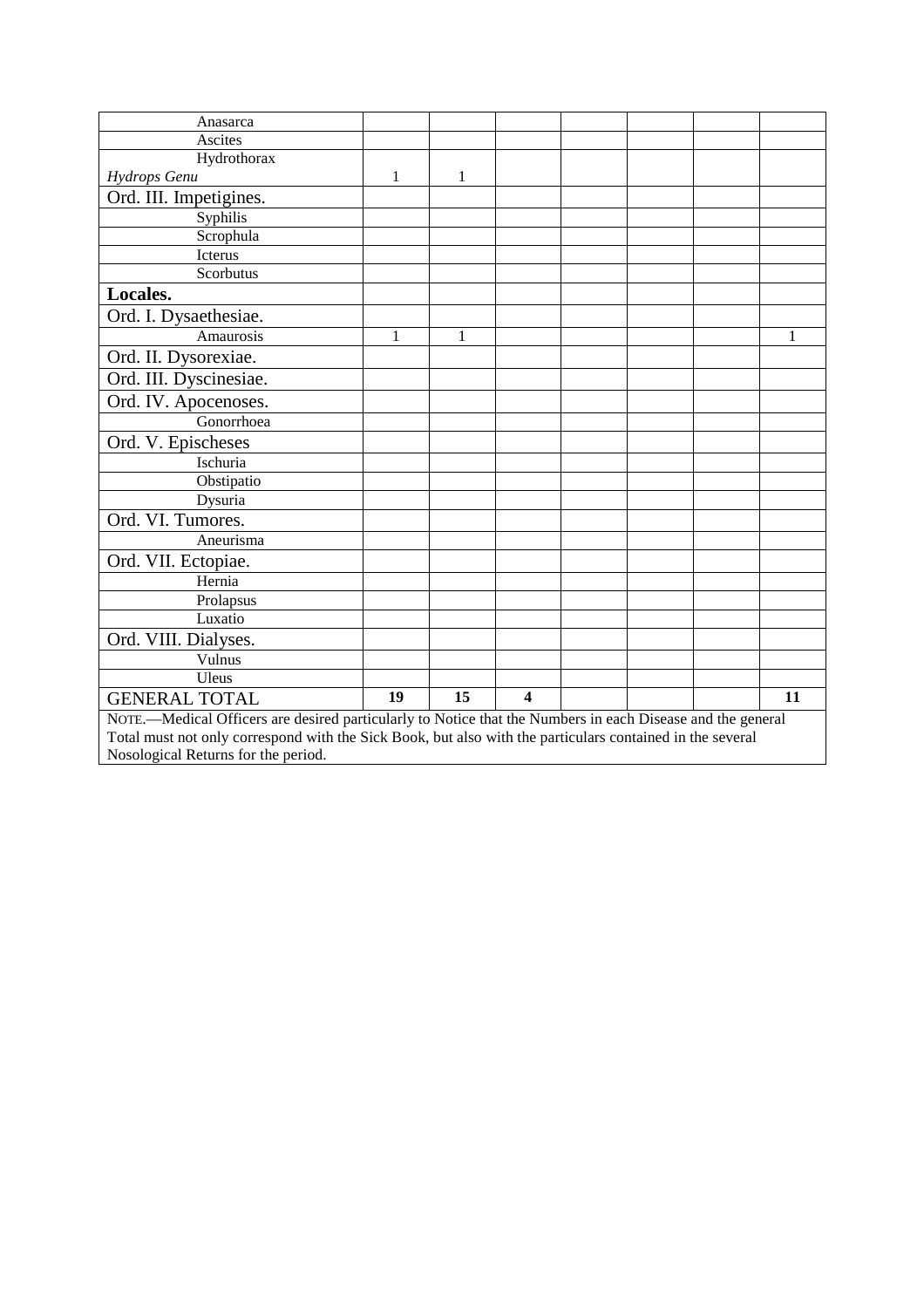#### **GENERAL REMARKS**

*PA310801*  John Wilson Surgeon Superintendent

At daylight on the  $13<sup>th</sup>$  &  $14<sup>th</sup>$  November 1843, one hundred & seventy Female Convicts were embarked at Woolwich from Millbank Prison. With the exception of seven or eight who had been recently ill of Diarrhoea, their general health was good. A reference to the Sick Book will show that the health of nearly all continued good from the day of embarkation in England, to debarkation in Van Diemen's Land, a space of upwards of five months, or one hundred  $&$  fifty three days. Three only of the nineteen cases, were accompanied by danger. Sophia Jacobs, Jane Tate & Hannah Harley. Diarrhoea was the prevailing complaint throughout. Scarcely a day passed without a case, but when instantly attended to, the disease was easily  $\&$  speedily removed, without confinement to bed, or admission to the Hospital. When the complaint made its appearance, the usual practice was the exhibition of half an ounce of Sulphate of Magnesia in two doses, or an ounce of Castor Oil in a similar manner, followed at bedtime, by twenty grains of Specics in Confectione Opii, or a dose of chalk Mixture with Tincture of Kine & Opium.

 A month before our arrival at Hobart Town, all the Aperient, as well as the Astringent Medicines, were expended. In addition to the eight ounces of Tincture of Opium allowed, three times eight ounces were made on board and expended in the treatment of looseness. In the treatment of Diarrhoea Specics pro Confectione Opii was found an excellent remedy, the short time it lasted, and I am inclined to think it will always prove most valuable in a Female Convict Ship. Three times the usual allowance, in this instance, would have been of the greatest service. From first to last, there was nothing bearing the slightest resemblance to scurvy.

 The Sick were visited twice a day regularly, and often more frequently. During a Gale, the Prison & the Hospital were inspected four or five times a day. When the weather permitted the usual routine on board was as follows. The Prisoners were allowed to be on deck from Sunrise to Sundown. 7.A.M. Windsails up, Scuttles, Ventilation, & Hospital Stern Ports open. Beds /32/ & Bedding of four messes in succession, were aired daily on the Poop. 8.a.m. Breakfast 8:30 A.M. Commenced cleaning lower deck. The space opposite each Mess was given in charge of and daily cleaned by the two Mess women, in the first place sweeping clean, and then by the application of course woollen clothes dipped in water & thoroughly wrung. Scraped occasionally. Especial care was always taken that not a superfluous drop of water was used. Except during a Gale, the Prison was as clean, dry, and well-aired as any Prison on shore. Vinegar, Chloride of Lime, or Hanging Stoves were never required. The abomination of Dry Holy stoning was carefully avoided, and ever will be, until ?? can be perceive the difference between the atmosphere of a Dry Holy Stone Ship, and a Sheffield Dry Grinder Workshop. 10. A.M. Visited sick and afterwards carefully inspected Hospital & Prison, daily turning up the whole of the Bottom Boards. 4.P.M. Visited sick & inspected Prison. The leading features of the System pursued throughout were unremitting attention when sick, constant employment when well, & unceasing Surveillance. When the vessel arrived at Hobart Town, there were three cases in the Hospital, Chronic Gastritis, Chronic Rheumatism, & Sanguineous Diarrhoea. Sophia Jacobs continued in a state of distressing debility, accompanied by low muttering delirium, upwards of three weeks. The discharge from two large abscesses on each side of the Spine in no way retarded recovery. Jane Tate the Principal Hospital Nurse appeared to owe her attack of fever to constant